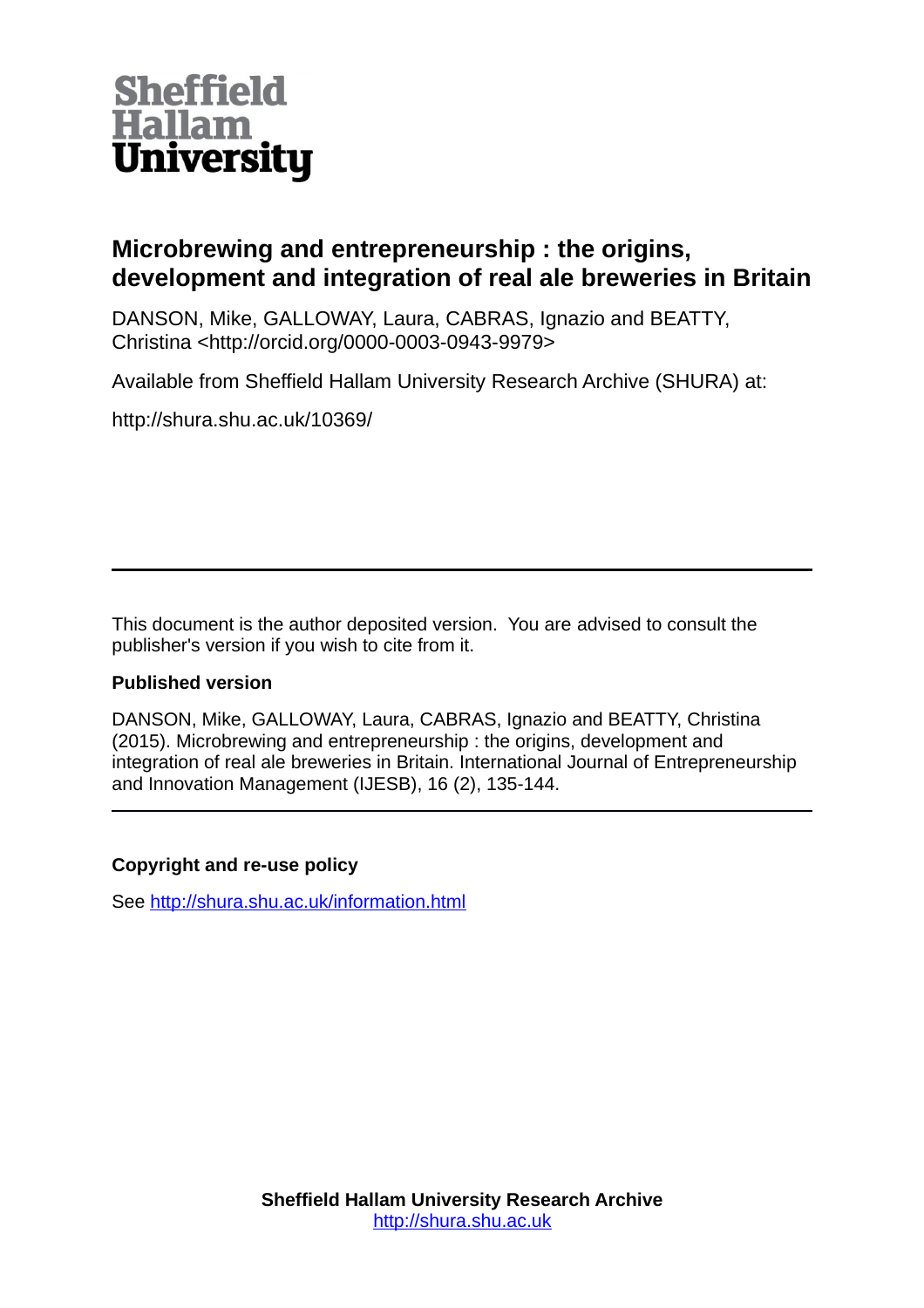# **Microbrewing and Entrepreneurship: The Origins, Development and Integration of Real Ale Breweries in Britain**

## **Abstract**

This paper reports an exploratory two-stage study of microbreweries in the UK. The first stage comprises an analysis of data from the Society of Independent Brewers to offer an aggregate picture of the sector. The second stage reports qualitative study of the experiences of 14 microbreweries. The findings from the fieldwork identify that the UK microbrewing sector is growing; competitiveness with the brewing establishment is based on artisan manufacture, provenance and diversity, rather than price; and that the sector is contestable but operates as a competitive fringe within the greater industry. The study illustrates that microbreweries can contribute to local economies and as a consequence of the innovation, diversity and growth in the sector, entrepreneurship is evidenced. While saturation seems a threat, the evidence presented here suggests UK microbrewing is a healthy sector, with likelihood of ongoing growth and contribution.

*Key Words:* microbreweries; entrepreneurs; motivations and attitudes; niche markets and branding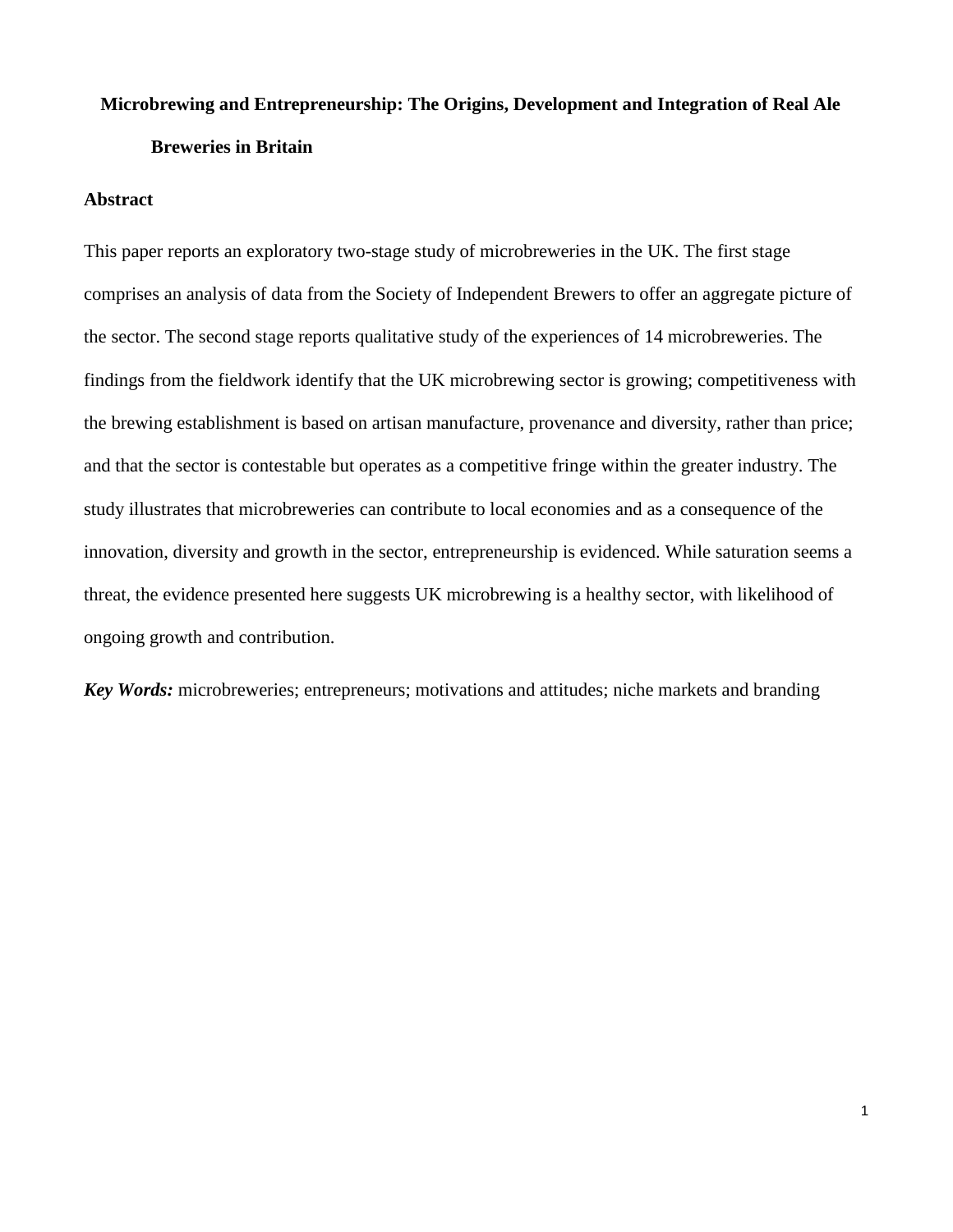## **Introduction**

Over recent years there has been a significant and continuing rise in the establishment and operation of microbreweries in the UK (SIBA, 2013), and many of these are of absolute and relative importance in local economies and communities. Despite this growth and development, there has been but sparse research dedicated to this sector in the UK (Cabras et al, 2011; Maye, 2012; Centre for Regional Economic Development, 2010; SIBA, 2011), although there has been a steady flow of research in the US. The aim of this paper is to investigate the experience of owning and managing a microbrewery in Britain. The recent patterns of expansion are in direct contrast with the previous decline of independent brewers in the UK from the early decades of the  $C19<sup>th</sup>$  onwards and thus represent a significant phenomenon to be explored in small enterprise research. Converse to the drivers of concentration and centralisation of the last century, local market area and competition have been suggested as significant in determining entry and growth in any particular location (Cabras et al, 2011). Together with the existing literature and research on small food and drink enterprises, and the local food and drink revival (Everett and Aitchison, 2008), more generally, this confirms the rationale for considering microbreweries within their own local enterprise contexts.

In the UK the brewing industry is subject to particular laws, rules and regulations, some of which are official attempts to nurture and protect fledgling enterprises from the overwhelming market power of the beer oligopolies (Waterson, 2009). A microbrewery is defined as a small scale brewery operating under the UK Progressive Beer Duty threshold of  $5,000$  hectolitres annually<sup>i</sup>. There are estimated to be over 1100 microbreweries in the UK today, with the number of businesses growing at a yearly rate of 10% between 2000 and 2013 (SIBA, 2013; CAMRA, 2013a). Such growth is found elsewhere; the US, for instance, has seen parallel expansions. There the definitional threshold is three times higher at 15,000 barrels or about 17,884 hectolitres, with 80 microbreweries or "craft breweries" operating under this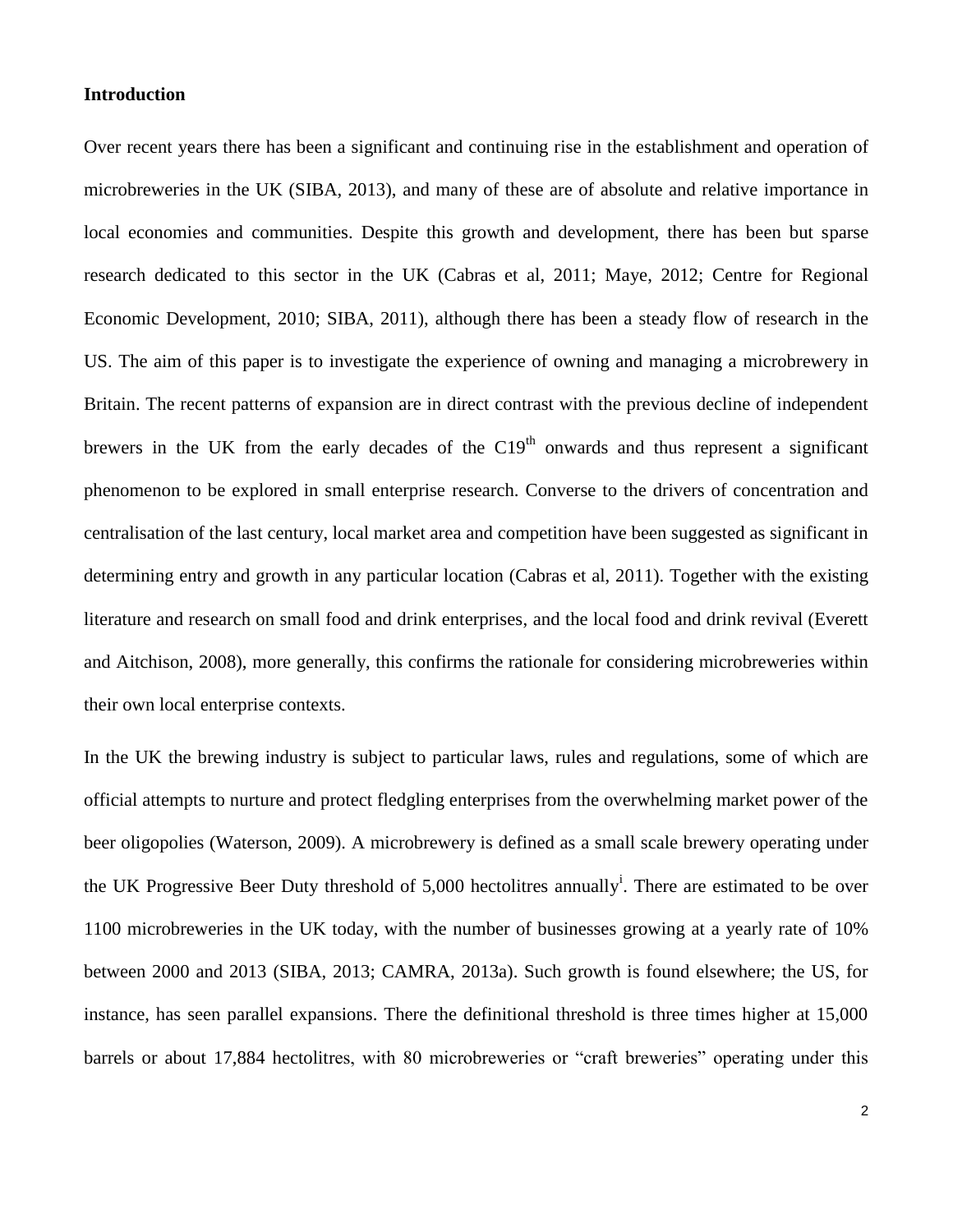limit in the US in 1983 rising to almost 2000 by 2011, an increase of over 2,400%.

Despite these levels of growth, craft or microbrewery sales remain a niche product, with cask ales accounting for 8 per cent of all beer sales, 16 per cent of on-trade beer sales (in pubs and restaurants) and 39 per cent of ale sales (Brown, 2013). From data collated by the food & drink consultants, CGA, it has been estimated that although 'craft ales' accounted for only 1.9 per cent of beer sales, "with a sales growth of 79 per cent in the past year equating to 74 million pints being sold in pubs and bars across the country", they offered a contrasting trend to falling beer sales overall (Nicholl, 2013).

The recent expansion of microbreweries is in contrast to 150 years of decline and the growth of massive oligopoly producers (see Waterson, 2009 for discussion of vertical integration, and Slade, 2009, for mergers and horizontal integration). A picture repeated across the UK, this production became concentrated in a few locations focused on large cities and the cores of conurbations. These changes meant the erosion of the local dimension of the industry with negative implications for local supply chains, employment and identity.

Alternatively, microbreweries are presented in media and popular literature as niche and enterprising, and quality and diversity are stressed rather than the low price and advertising of the large brewers (CAMRAb, 2013; SIBA, 2013). According to the Slightly Foxed Brewing Company (2013), this reflects "an alternative attitude and approach to brewing flexibility, adaptability, experimentation and customer service". Some supporting evidence is provided for this engaged promotion by Mintel (2013) also who have reported that:

> *Craft beers have forged associations with high quality, so much so that over a third (35%) of beer drinkers think that they are worth paying more for.*

It is these unique features of the microbrewing industry that this paper seeks to explore.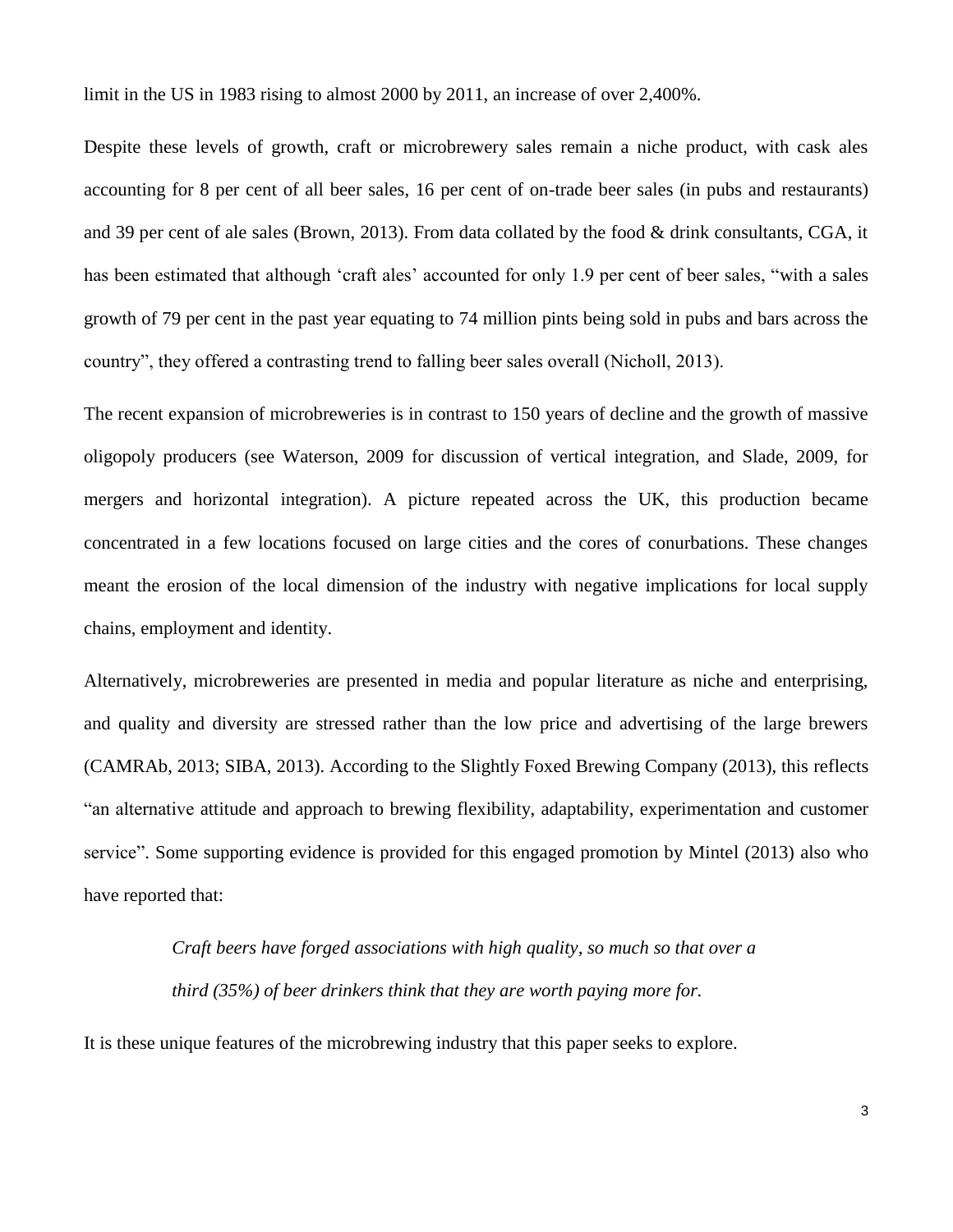The paper is structured as follows. The next section presents the theoretical underpinnings for the paper drawn from the economics and enterprise literatures which can be applied to microbrewing as a part of the small firms sector. The following section introduces the national brewing sector and the standard definitions of microbreweries. After introducing the methodology and approach, the findings of the primary research are presented and explored in the penultimate section. The paper concludes with a summary of the total study and the implications for our understanding of the microbrewing sector, particularly with regards to its potential within the context of the local enterprise economy.

## **Understanding industrial and market structures**

Brewing can be undertaken by anyone with minimal equipment and resources. Indeed, historically beer was made at home or in the monastery. It can be considered that such autarky, producing for self, might be an important entry point for many potential microbrewers since they can start production and gain a foothold in the market by a gradual expansion from such beginnings (Poelmans and Swinnen, 2011). There is clear evidence of this pattern of development in the US (Carroll and Swaminathan, 2000). On the other hand, in light of the very high economies of scale enjoyed by the big brewery companies (Waterson, 2009; Slade, 2009), it might be expected that there would be high entry barriers and it has been suggested that a heavily monopolised market structure like brewing would indeed exclude the potential for entrepreneurial activity by small and new firms (Baumol, 1968). This argument is especially held within the US regulatory environment, where the importance of control of 'natural monopolies' is stressed. Specifically, Shepherd has argued that a key element of such a market is presented by the prohibitively high costs of leaving the industry, which complement the high costs of entry, so that for enterprises:

> *The requirement that exit from the industry be costless has been one of the more controversial aspects of contestability theory* (Shepherd 1984, 572–77).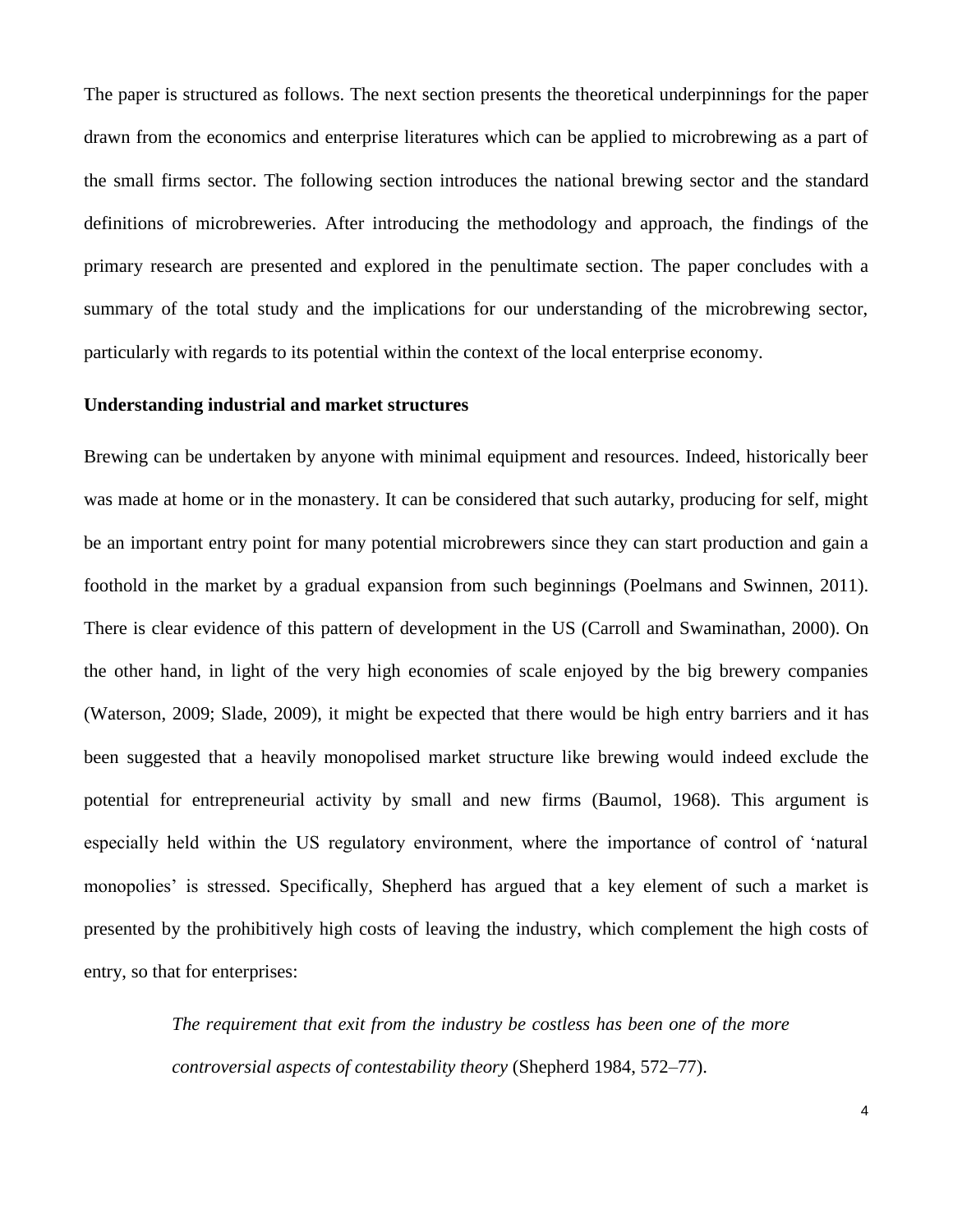A priori, this might imply that the brewing sector, dominated by massive companies on a world scale, could not be contestable and open to new entrants (Poelmans and Swinnen, 2011). This research therefore aims to investigate whether the UK brewing industry is indeed contestable as a precursor to understanding how small and new brewers are able to compete.

Whether the microbrewers are acting in a contestable market or not, a new small enterprise in the microbrewing sector will face a market where demand is fairly price elastic and so it will be a pricetaker in the market place. In this context, the artificial threshold of 5000 hectolitres imposed by the Progressive Beer Duty in the UK also adds complexity to the analysis as it suggest that decisions will have to be made as individual enterprises approach this limit. With elastic demand, these are effectively significantly higher costs which will not be passed onto the consumer and so will have to be met by the producer. To pursue entrepreneurship in this environment – to compete and grow – means meeting and overcoming these challenges.

Entrepreneurship in the small firms ownership context is most often expressed as relating to innovation and growth orientation (Karlsson *et al,* 2005). Galloway & Mochrie (2006) find a strong correlation between ambitions for growth and growth as an outcome amongst firms in peripheral markets in particular. Vaessen and Keeble (1995) and Mitchell and Clark (1999) contend that expansion to the nonlocal is the key to sustainable growth, and is most desirable for the economic development of peripheral areas. Given the high distribution costs in brewing and the significance of tied houses and other outlets for sales (Waterson, 2009), it is expected that there will be advantages in establishing microbreweries in smaller local markets with some inherent protection from regional and national competition Galloway  $\&$ Mochrie (2006) find there is a high rate of lifestyle-based ambition amongst business owners in, for example, rural and small town locations, but that entrepreneurship (defined as growth orientation and/or innovation) does exist within these business communities. Some of these activities are driven by a need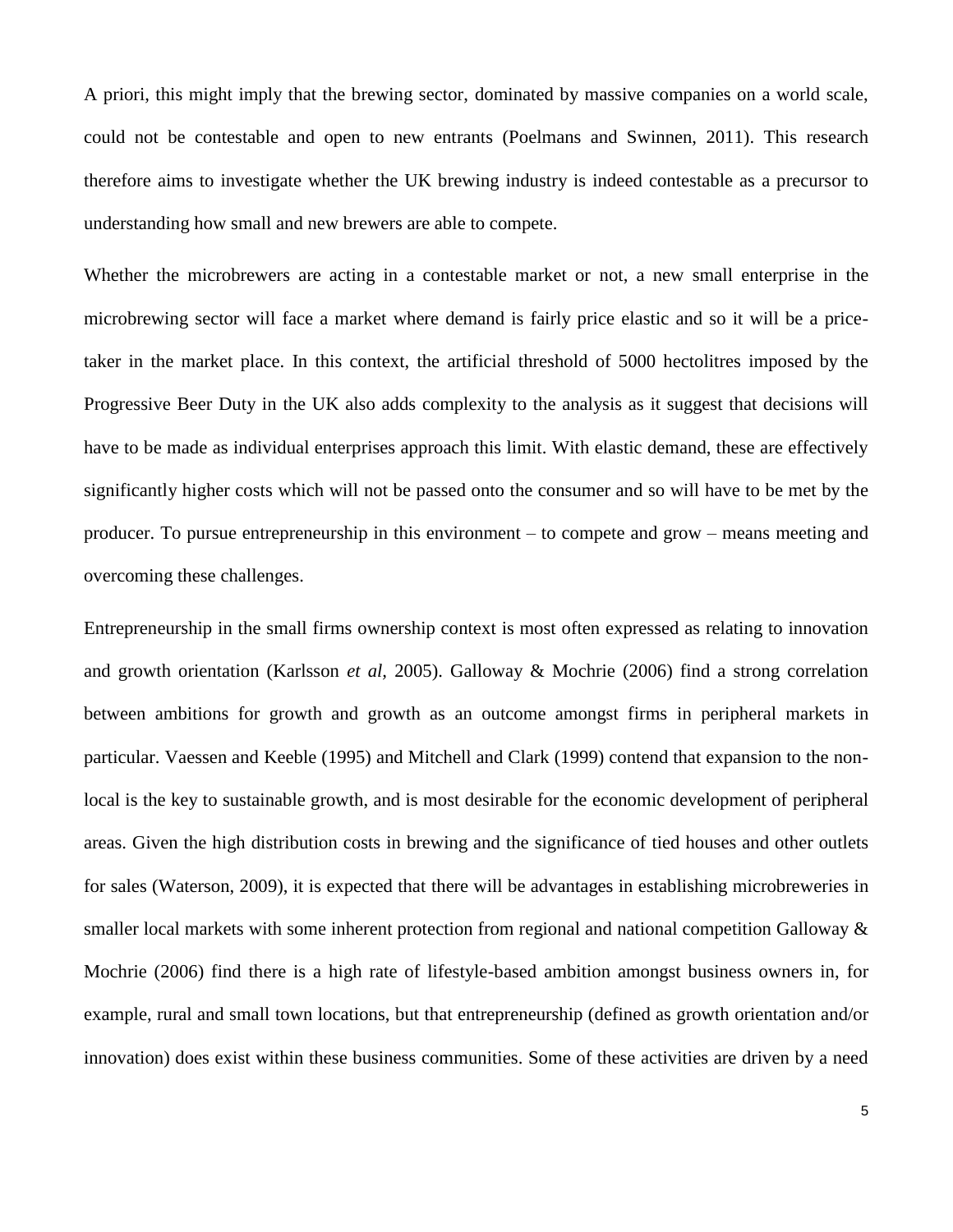to stay competitive – even if lifestyle and locally focussed. For example, Rosa (2001) and Smith (2013) both identify diversification as a strategy amongst farmers for income maintenance and farm survival. Elsewhere, innovating and developing represent pursuit of competitive growth; classic entrepreneurship, as per Drucker (1986).

McKain (2003) contends that certain locations have an intrinsic value that can be marketed by local businesses, and this is especially apposite for food and drink firms, helping them to compete successfully in an increasingly crowded marketplace (Burnett and Danson, 2013). Galloway, et al. (2011) assert that this is due to the conceptual idealisation of locations. Galloway, et al. (2004) find evidence of use of this idealisation of rural areas to 'brand' local products and services for local and extended markets, and Danson and Burnett (2004) find this particularly in the food and drinks sectors. Capitalising on the referencing of locality and the uniqueness of places, many enterprises have established niche markets to reaffirm the value of 'local' as particular, physically rooted and/or culturally distinct. The adding of value often has been embraced by food enterprises, applying the local environment, natural and cultural, to define a USP (Danson and Burnett, 2004), and unique appeal to the market may apply also to microbreweries. They may use local reference points to capture first their immediate market but then also consumers beyond this home market area.

This characterisation suggests that microbreweries might comprise a competitive fringe - operating in niche markets in a highly dominated industry (MacDonald, 1986), where features of monopolistic competition dominate through product differentiation. Those aiming to break out of a restricted home market based on a lifestyle model therefore may use these images of people and place to expand demand and meet their needs for higher production. This raises issues that can be explored only through primary research in the field. To this end, the following research questions are developed: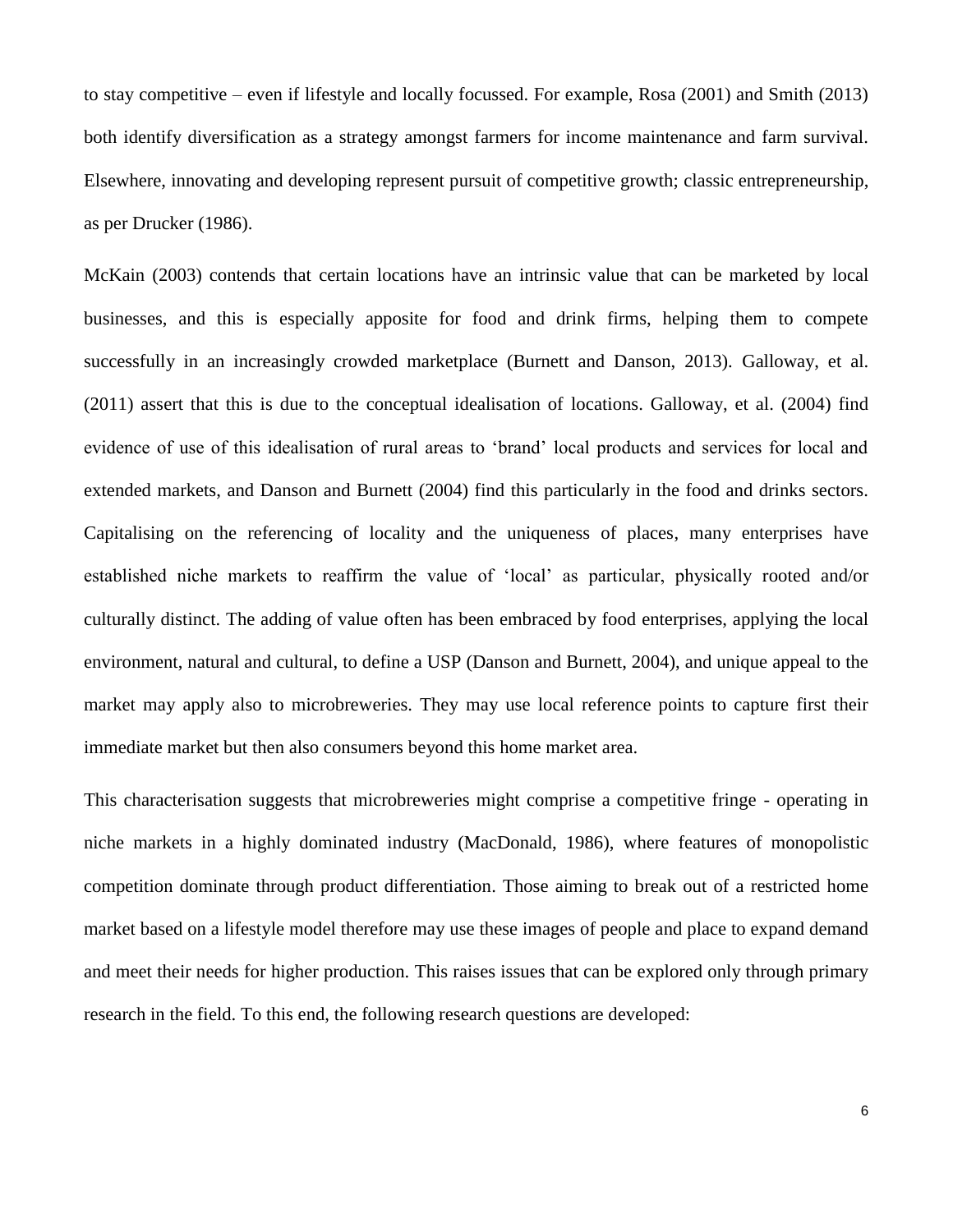RQ1. Has there been a sustained entry into the industry by microbreweries?

RQ2. Does this suggest that they operate in a contestable market?

RQ3. Do the new microbreweries comprise a competitive fringe in the market?

RQ4. Do microbreweries compete through non-price means, such as local identity, to differentiate their products from the rest of the marketplace?

#### **Methodology**

The research was conducted in two stages. The first stage comprised analysis of quantitative data supplied by the UK Small Independent Breweries Association (SIBA). Out of a British industry of more than 1,100 brewing companies, SIBA now represents 651 members (SIBA 2013). Of these, about twothirds  $(420)$  are classed as "micro", or producing up to 1,000 hectolitres per year<sup>ii</sup>. Their surveys (here those conducted in 2008 and 2012 are used) collected responses in 2012 from 315 breweries located nationwide, which means that approximately one out of three British microbreweries took part in the survey.

The second stage of the research comprised qualitative investigation. This was considered appropriate because it allows for microbrewers to identify their motivations and experiences in their own words, representing their reflexive viewpoints (Bryman, 1988). This kind of exploratory position allows further that issues that cannot be quantified might emerge (Cassell and Symon, 1994). While it is not possible to generalise results, Stake (1995, p.40) claims that through qualitative research we gain experiential understanding of a phenomenon. For this study, a case study methodology, as advocated by scholars such as Yin (2003), was used in an attempt to afford an understanding of the perceptions and realities for microbrewers and link these to extant knowledge about the environment in which they operate, as described in the aggregate data from Stage 1.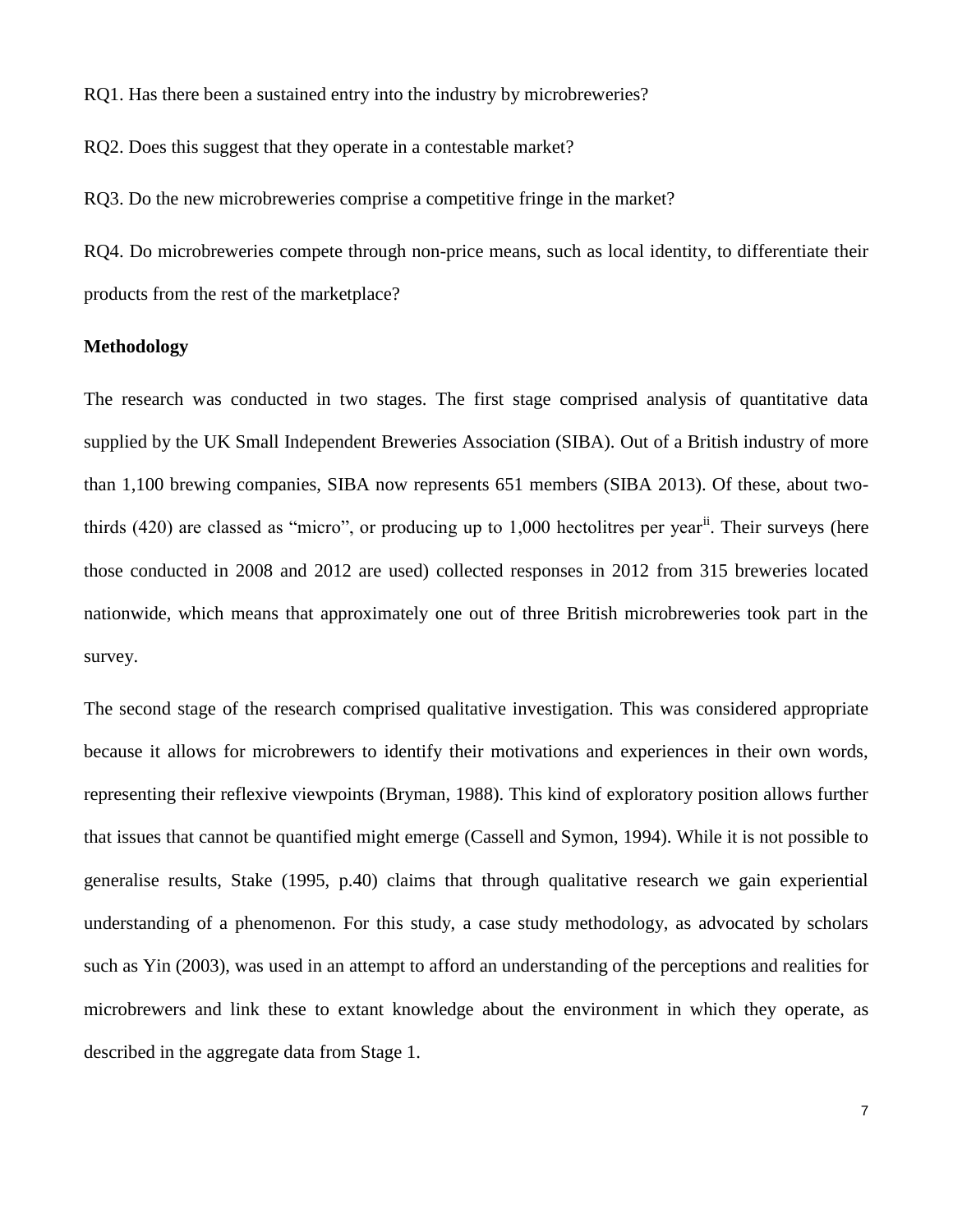Fourteen microbrewers in Scotland and England were included as cases and these were selected from regional databases to offer a spread of locations, types of local market (market reach), size and age. Each owner was interviewed and, as advocated by Yin (2003), the approach was informal and semi-structured in order to elicit as much information as possible. An interview guide with several broad cues to afford focused conversation was used to allow for emergent themes and issues. For the purposes of triangulation, literature about each firm, including publicity materials, press coverage and the firm's website was examined in some detail. To elicit sensitive information and opinion, it was agreed with participants that all cases would be anonymized. All interviews were recorded and transcribed verbatim. Following Miles and Huberman (1994), analysis was conducted in the first instance by each of researchers individually, and discussion confirmed consensus.

## *Qualitative Sample Description*

The cases are outlined in Table 1 below.

#### TABLE 1 ABOUT HERE

In two cases (A and E), the owners purchased the brewery from another firm and the existing equipment was used. All of the other microbreweries were started from scratch, i.e. including the installation of equipment, etc. Twelve of the microbreweries studied are micro firms (fewer than 10 employees), whereas three (E, G and H) are slightly larger. Case A mentioned the pursuit of opportunities to export, having an established regional and national customer base with a further sales channel into Europe. Case E is based in a high profile tourist area and international and national sales have been developing from this tourist market as a consequence of demand from tourists.

Cases B, D, G and N have as their established sales base, local customers, though each also regularly takes opportunities to 'guest' further afield and work collaboratively with other microbrewers for regional market reach.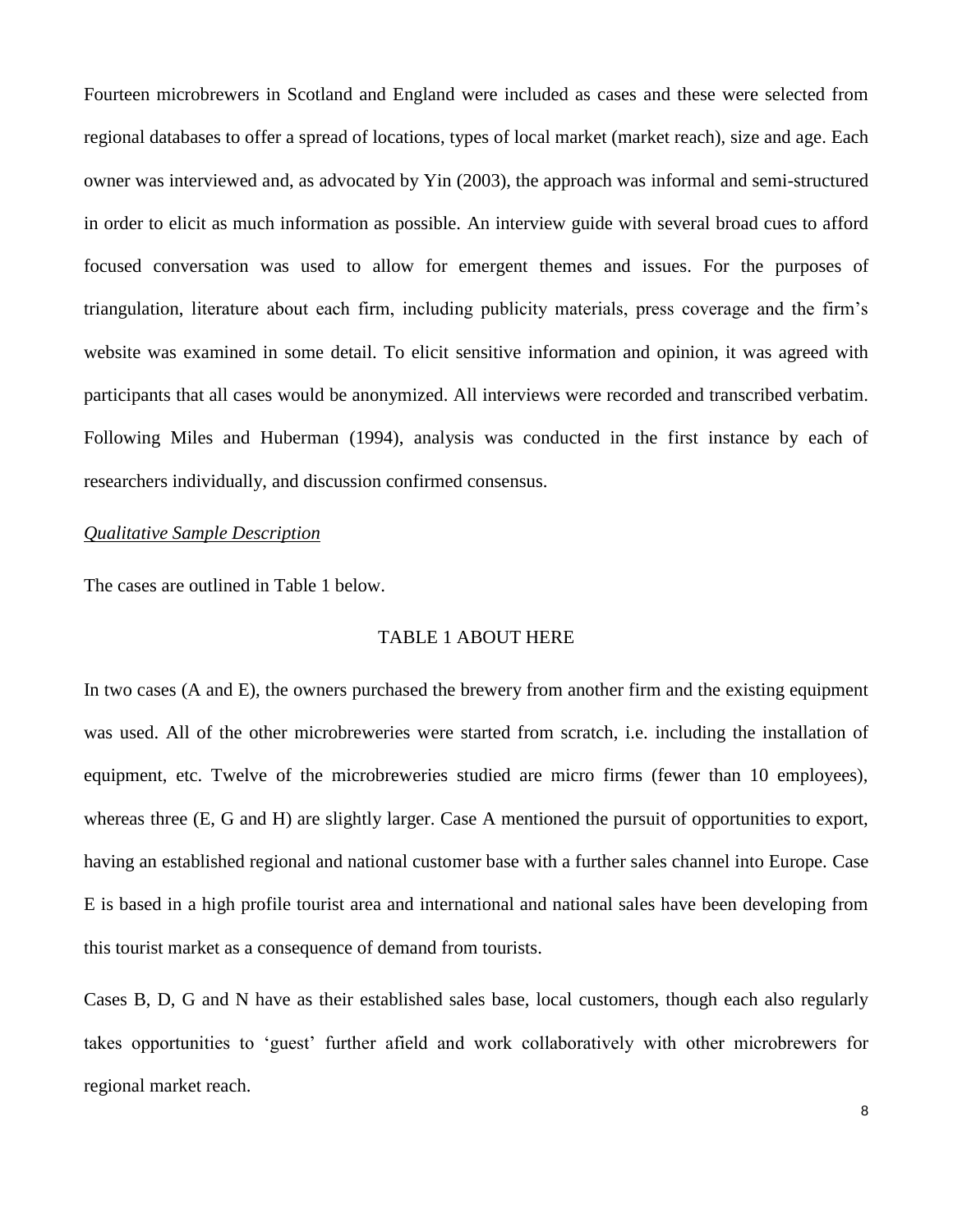The microbreweries in the current study were fairly typical of the industry as a whole, as reported earlier in terms of the means by which they got their products to market. All but one (N) supplied beer to pubs in casks. Case N produced only bottles of beer, and all but two of the remaining microbreweries supplied in bottles also. In terms of distribution, as outlined in Table 1 above, all firms supplied locally, several had established national sales channels, and a few are developing international markets. The means by which the microbrewers distributed their beers varied somewhat depending on location in the UK and other individual nuances, such as urban or rural location or specific associations. Some consistency was observable, particularly amongst the distribution of cask ale though. Local distribution tends to be done by the microbrewery itself (though it is interesting to note that where urban brewers cited distances such as 'within a 45 minute drive' or 'within an hour's drive', rural brewers suggested much larger areas, such as 'within a three hour radius' as noted by Colin). Sales beyond this tended to be outsourced to wholesalers or distributors, as per cases A, B, C, H, I, J and M (representing all regions), while Case F distributes beyond the local via another microbrewery. Three cases  $(B, E \text{ and } G - \text{in regions } 2, 3 \text{ and } 4)$ distribute only locally, and in each of these cases, this local focus was deliberate (though E seeks to export in due course). The explanation for this was consistent amongst the three: retaining the beer as a premium niche product within the local area was a strategic decision. Whether local, national or even presumably, international, the means by which cask beer reached pubs is the same, and it is a difficult and time consuming process.

Other means by which microbreweries strive to maintain sales is by having exclusive deals with pubs, most often locally. The owners of microbreweries B, G and H (in regions 2 and 3) own a pub or several pubs and sell their beer in these outlets. Similarly, microbreweries E, F and L (in regions 1 and 4) have access to pubs either on site or very near the site of the microbrewery. While permanent pumps are rare – that would be contrary to the spirit of diversity, variety and novelty required of the market for real ales – distribution of one or other of the microbrewery's beers is guaranteed, and this provides a valuable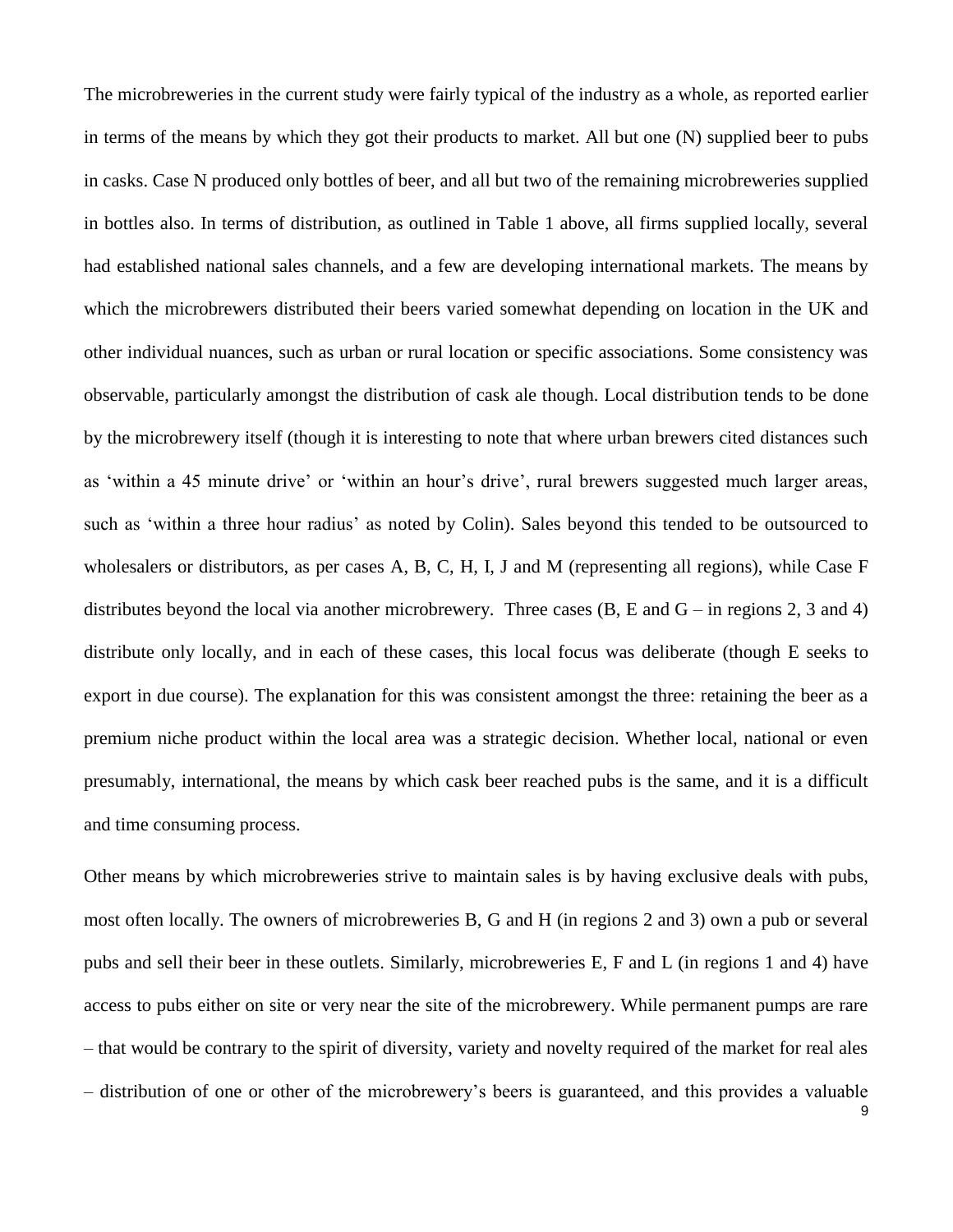consistency in terms of income. Eight of the microbreweries do not have this protected sales stream, however, and therefore they are even more reliant on efficient management of sales.

## **Findings**

The findings from the primary fieldwork are presented sequentially in three sub-sections according to the respective research questions; research questions 2 and 3 are considered together as they both refer to the industrial structure of the sector.

## *New entry into the brewing sector*

To determine whether new breweries have been entering the industry in recent times, RQ 1 asked if there has been sustained entry into the industry by microbreweries. About two-thirds of the microbreweries included in the Stage 1 surveys reported an annual turnover up to half a million pounds in 2012, with the majority of them indicating less than £100,000 (n=152). A large number of young microbreweries (ten years of activity or less) fall into this category. Conversely, 22 microbreweries reported more than a million pounds in revenues, with thirteen indicating an annual turnover higher than five million. These breweries tend to be older, perhaps indicating a significant growth in sales for those businesses with more experience within the market. The majority of companies surveyed are microbusinesses employing up to 10 employees, across both full-time and part-time. Among the oldest breweries, only four employ fewer than ten employees. On the other hand, seven companies employ more than 50 employees.

With regard to the quantity of beer produced, the average volume by the breweries surveyed was about 3,600hl in 2008. In 2012, the average was 4,290hl with an increase of 19% compared with four years before. However, the span of production among them varied considerably, from smallest breweries (production wise) generating just below 20hl to a brewery producing more than 100,000hl. These figures may explain a wide level of diversification within the sector, with a large group of small microbreweries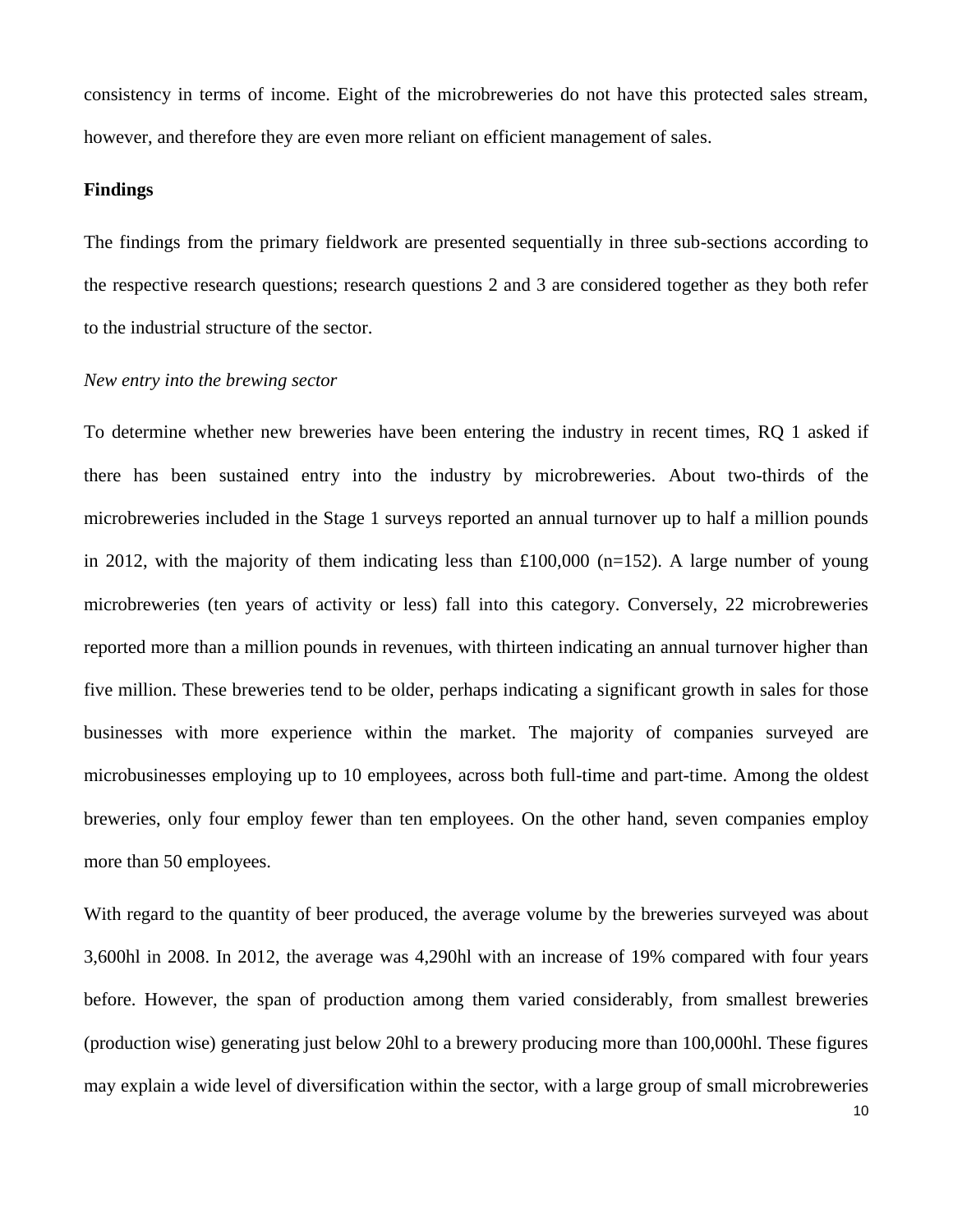serving a specific target of customers and markets mainly based at sub regional and regional level, and a restricted group of microbreweries which have expanded business beyond regional markets. From this analysis, it seems that both ends of the small brewery spectrum comprise a significantly large number of relatively young businesses. This finding corroborates evidence provided by other sources (CAMRA 2010 and 2013a, BBPA 2010, SIBA 2011) implying an impressive growth of the British microbrewery sector in the past ten years.

## *Industrial structure and competition*

In traditional studies of sectors and markets, the structure-conduct-performance model is often applied. Here, RQ2 sought to confirm if microbreweries operate in a contestable market. Complementing this, RQ3 explored whether the new microbreweries comprise a competitive fringe on the periphery of the sector.

The spectacular growth in the last few decades suggests some of the characteristics proposed by Baumol (1982): there are no entry or exit barriers, no sunk costs, and new entrants have access to the same level of technology as established firms. However, microbreweries do not have the very high economies of scale and scope of the big companies; as SIBA report (2013, p15):

> *The smallest brewers are more labour intensive and create more jobs per hectolitre of production:*

*\* average 300hl for each employee in breweries under 1,000hl per annum*

*\* 500hl per job at 1,000-5,000hl pa* 

*\* 800hl per job at 5,000-30,000hl pa*

*\* industry-wide figures produced by the BBPA indicate an average of one employee per 3,000hl of beer*

11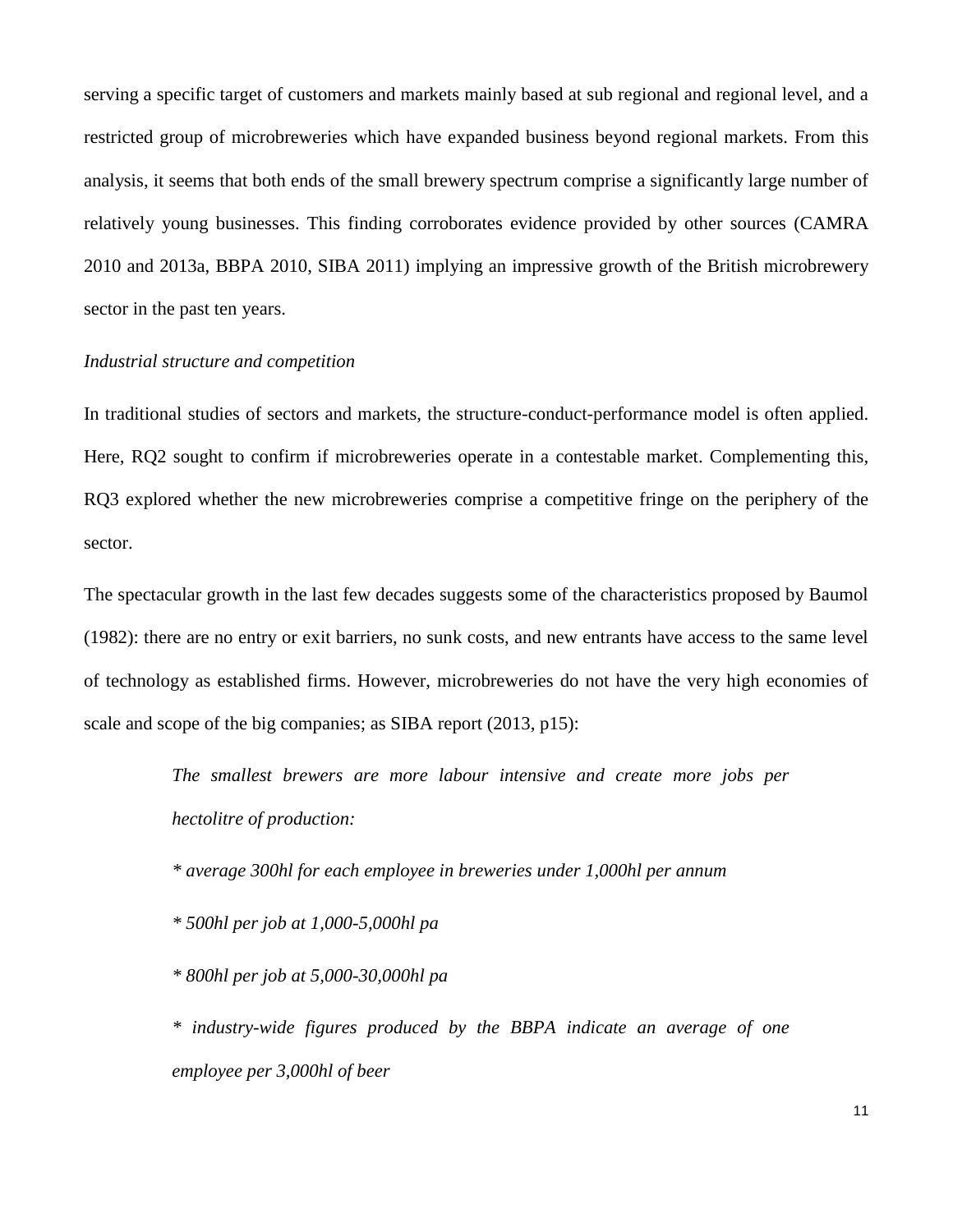Although used to promote the role of microbreweries in generating employment and economic activity locally, these figures reveal strong falls in average costs as production increases and so disadvantages in small and batch production. This confirms the need for microbrewers to compete on quality, diversity, etc. in a difficult market environment. This is consistent with the evidence from the USA that the market there is also indeed 'contestable' (Carroll and Swaminathan, 2000; Baumol, 1982) with elements of a competitive fringe.

The case study data supports this further. First, respondents agreed price was not competitive compared with large breweries, as Frank and Oliver articulate:

> *We try to get a premium for our beer... we don't sell our beer cheaply to anyone (Case E)*

*We don't want them to be cheap... The branding is luxury artisan beers (Case N).*

Further, each of the cases promoted uniqueness in their outputs and so contributed to diversity in the industry. Indeed, this was cited as necessary part of the industry as Iain notes:

> *We rely on the other breweries to help us to provide variety for the customers... So we absolutely need them to be there* (Case H).

Following on from this, collaboration, as opposed to competition, emerged as a key feature of the new microbrewing sector. Mention was made in terms of variety as noted, and collective efforts in terms of purchasing both of supplies and equipment was mentioned by some also. Several respondents described a syctem of 'swapping' to encourage both local sales and those further afield. David explains:

> *We swap casks with other breweries and it makes our associated pubs aware of their selections, and the same happen with our beers* [in the other brewery's location]*.... We do swaps of our ales with breweries located nationwide (Case D).*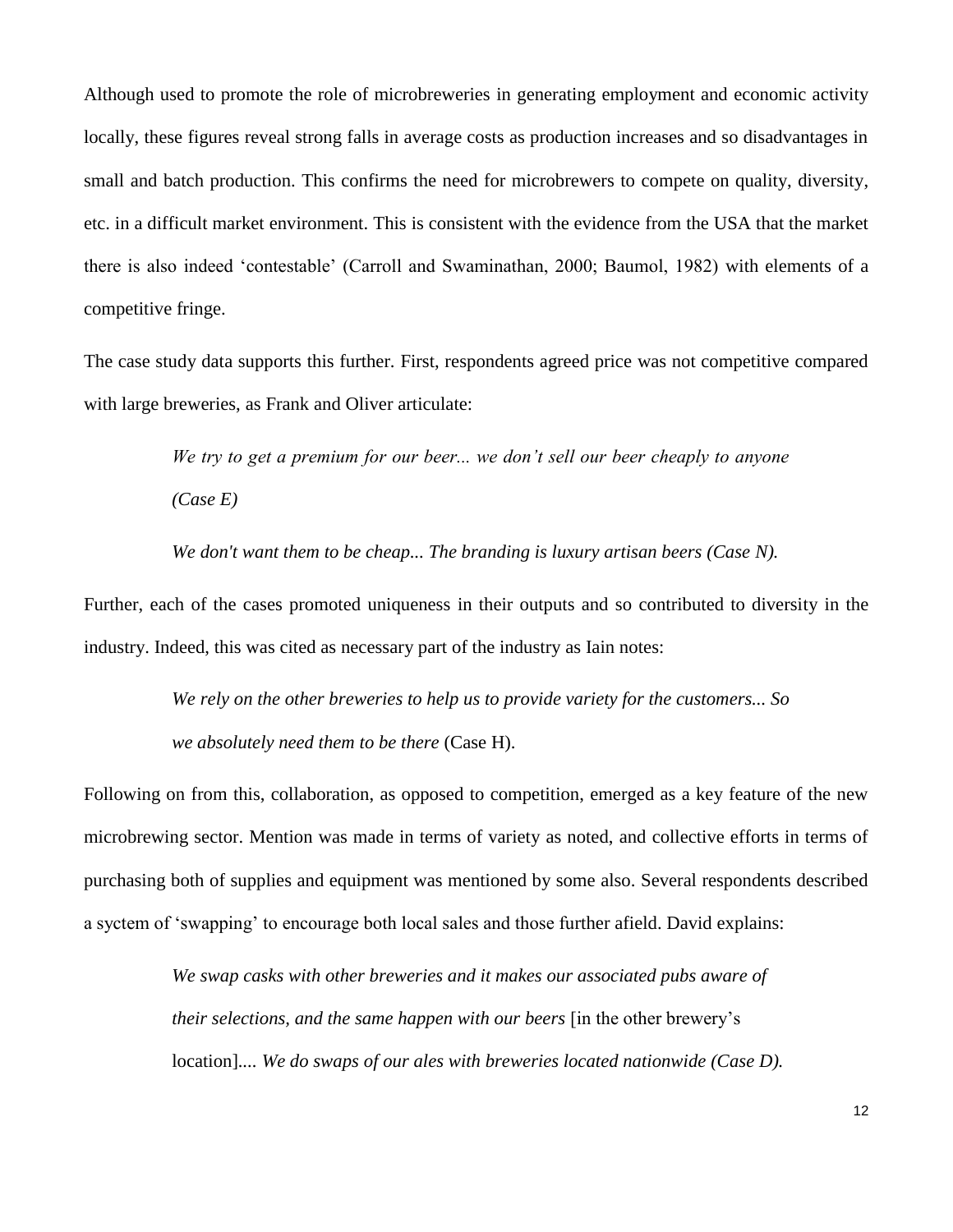The niche characteristics along with the reported collaboration within the sector suggests strongly a 'contestable' market featuring ease of entry and exit, low sunk costs and accessible technology.

## *Product differentiation in the marketplace*

RQ 4. Do microbreweries compete through non-price means, such as local identity, to differentiate their products from the rest of the marketplace?

Confirming interview findings that microbrewers are price-takers in the market, the SIBA data in Figure 1 shows that they cannot expect to receive a higher average price from intermediaries who buy their ales. This is despite the consumers' view that real and cask ales are considered a premium product: Brown (2013, p39) reports that "45% are prepared to pay more for it than other beers. On average, 33p per pint more". So microbrewers face higher average and marginal costs than larger brewers, but are producing in a market which is clearly subject to segmentation and so the potential for profit enhancement (Brown, 2013). In this environment, where there are at least 3,200 real ale brands always available, up to 5,000 seasonal beers brewed each year in addition plus an estimated 2,300 bottled beers (SIBA, 2013, p10; whilst CAMRA lists 4500 beers, 2013), differentiation of product is critical.

#### FIGURE 1 ABOUT HERE.

In contrast with the long-term progressive concentration and centralisation of the industry explored above, there is evidence that there may be different drivers and branding opportunities in cities and metropolitan areas from newer locations and markets, with rural microbreweries having performed slightly better than breweries located in urban areas in recent years (e.g., Cabras et al., 2011).

In the case study data, the characteristic of brewing as an artisan or creative activity was notable and defining. As John, for example, notes: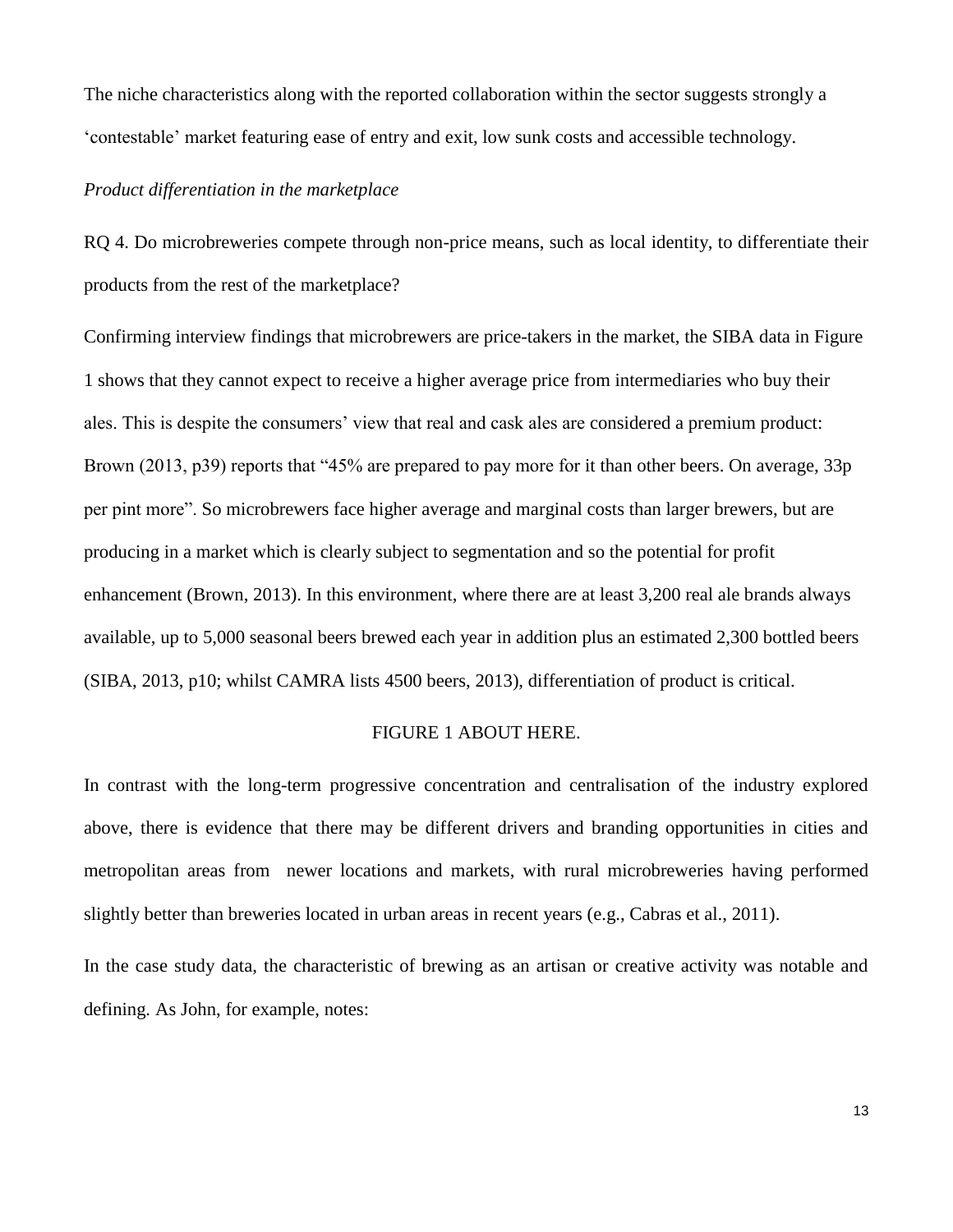*We don't do boring straight down the line beers. I mean all the beers we do are fairly specialized, the stouts we do, the pales we do, all have a little something about them (Case I).*

The industry varies from many other sectors in that there is mutual dependency on a variety of providers, from operations and distribution to the exchange of ideas. As noted already, collaboration extends beyond the local. The whole point of the product is not to have the 'best' thereby beating the competition, but instead to have a high level of diversity of flavoursome beers. Mark exemplified this approach with his claim that there is an artistry required of a good brewer:

> *The market is changing from bland, mass-produced rubbish to more flavourful, more artisan products... The kind of localism sort of deal, where people want to have local sort of products, and they want traceability and stuff like that, that's where it comes from. ... And it's being done by people who actually care about the product, rather than would just like to make a lot of money at it. ...People are starting to care, and are more aware of "I don't have to drink this fizzy random crap. That's actually tasty and I can drink that instead", that's the way the market is moving. It's kind of like wine and good coffee, things like that. (Case L).*

These sentiments are expressed to greater or lesser degrees by all the participants, and in particular, like Mark, several identify that interest in the market for flavoursome, hand-made beer is connected to a greater shift in the market in the UK to food and drink quality, variety and provenance.

This points to some development of the market. The interviewees noted that the more beers there are, the greater the market they create as people try different things (cf. Brown, 2013; CAMRA, 2013b). Additionally, as noted, there is some perception amongst microbrewers that consumers are interested in food and drink variety and quality to a far greater extent today than they were in the past. There was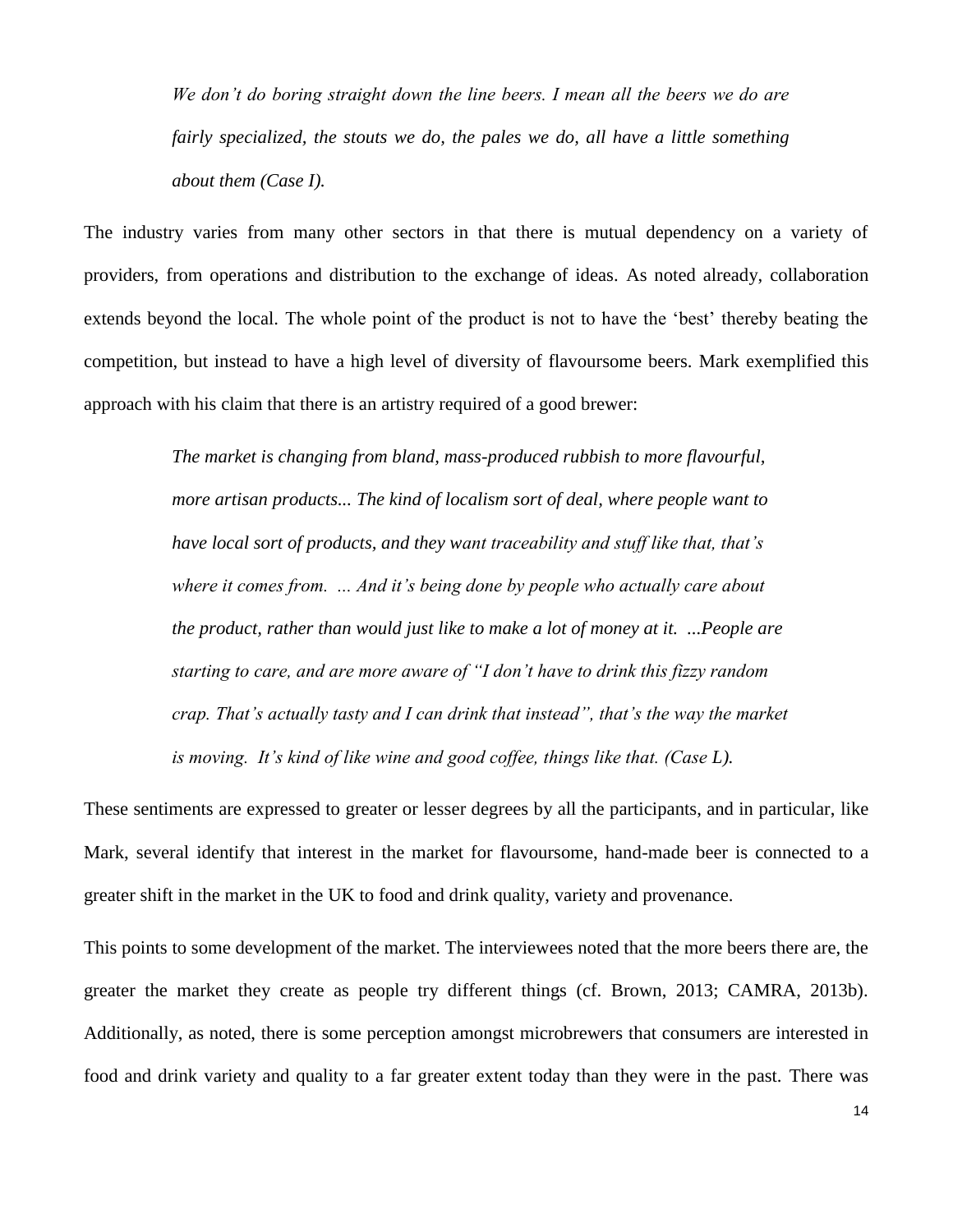plenty of evidence that local provenance and direct association with the local area was highly relevant to that. Colin and Andrew elaborate:

> *Our whole story is very firmly built on provenance. ...We use our own water, our own barley, our own yeast, and the only thing we can't do is the hops because they don't grow very well here. ...Wherever possible, we try to square the circle, and make sure all the ingredients in the brewing come from here. ...*[Customers] *are more interested in supply chains and more interested in regional variations. If they go on holiday to a different part of the country, they want to drink the local beer... (Case C).*

*Any small town you go to, they've got a local brewery. So anywhere you go you can taste their local produce. Now if you are in that area you can try their local beer. (Case A).*

Participants in this study also mentioned that they perceived some changes to the demographic of the market of real ale drinkers. In particular, there was some evidence of a move away from real ales market being exclusively male and older to a younger demographic, including women:

> *We did a beer festival last week ... and you know, there was really all ages from early twenties right up to sixties plus, and it wasn't all just males. I mean there was quite a lot of females there interested in trying different ales as well. If that's anything to go by there seems to be an interest from basically all, both sexes and all ages (Case A).*

Again this is consistent with the reports from the trade (SIBA, 2013; Brown, 2013 and gives weight to Neil's assertion that "*these are clearly exciting times for craft brewing in the UK".*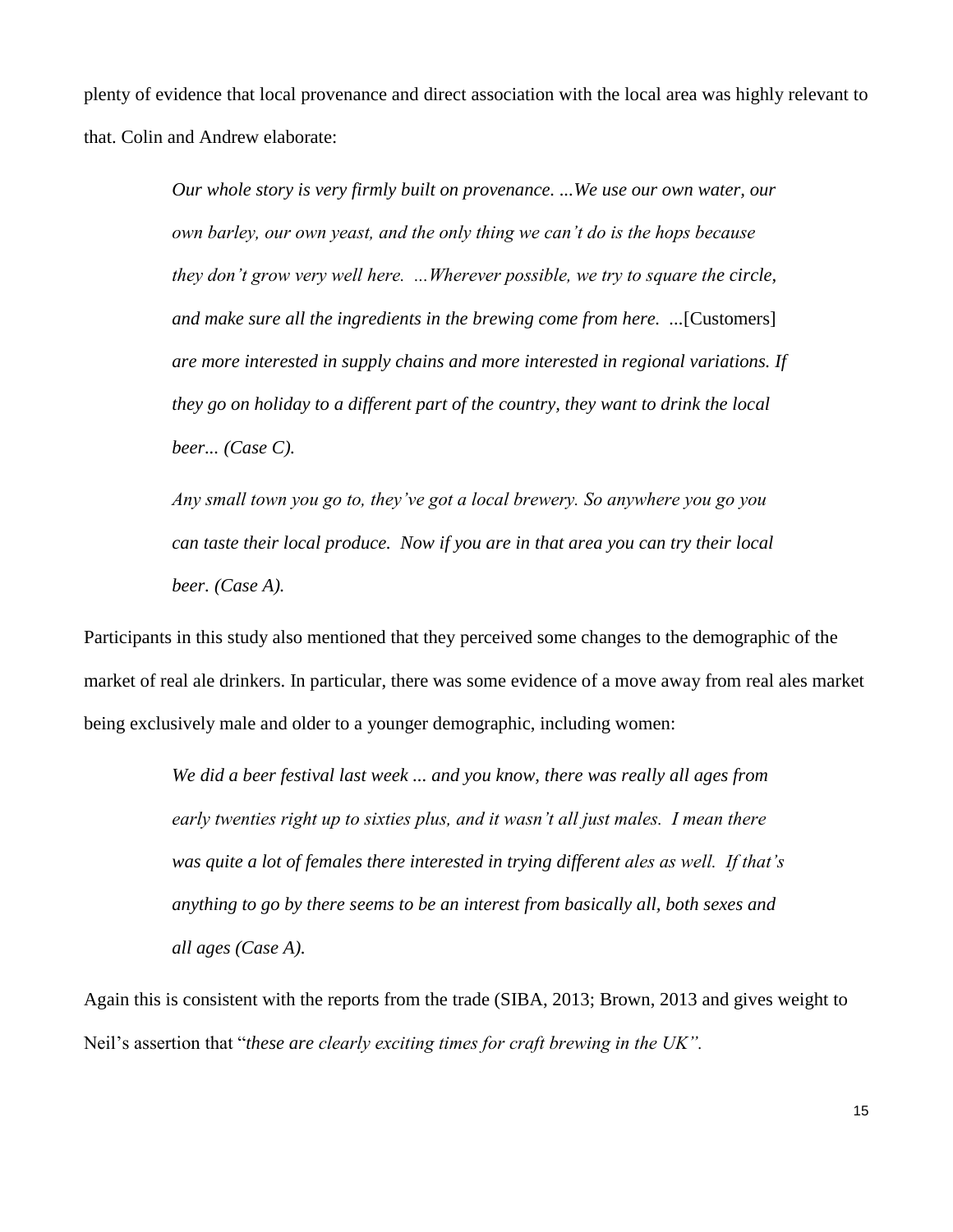#### **Analysis**

Although most microbreweries remain very small businesses, employing fewer than 5 workers including the owners, the development and growth of microbreweries represents a significant opportunity for employment in local economic areas and may stimulate local economies with positive effects on local supply chains (CAMRA, 2013; Maye, 2012).

As a result of the market demand for diversity, and the relative ease of entry as a commercial microbrewery, our sample includes microbreweries that have been or are currently transitions from hobby to firm. However, these low barriers to entry may spell problems for the sector and it seems that the microbrewers interviewed in the study are less optimistic about the commercial future of the industry as a whole. The defining characteristics of a contestable market described earlier, in effect, suggest that the microbrewing industry is in danger of becoming a victim of its own success. Most respondents were concerned by this threat. Indeed, several explain that they struggle with the competitiveness and stress of this system. Several, including H and I, explicitly mention that they require more robust management of sales. Indeed, the larger, older microbreweries in the study tend to have dedicated staff for this critical business function. Colin of Case C claims that this may well become one of the issues that divide those who will survive in the industry, as it becomes increasingly crowded, from those who will not.

Despite these concerns, the sample reported on opportunities that appear to be emerging, including market expansion and the reaction of the microbrewing sector to the possibilities of reaching new markets. Despite a difficult trading environment, and despite concerns about saturation as the industry becomes increasingly populated with suppliers, every one of the microbreweries included in the current study was experiencing growth. The study includes a wide range of microbreweries, from the well established and entrepreneurial, to the very young firm born of a newly commercialised hobby. Finding growth amongst each of these very different players suggests a sectoral robustness.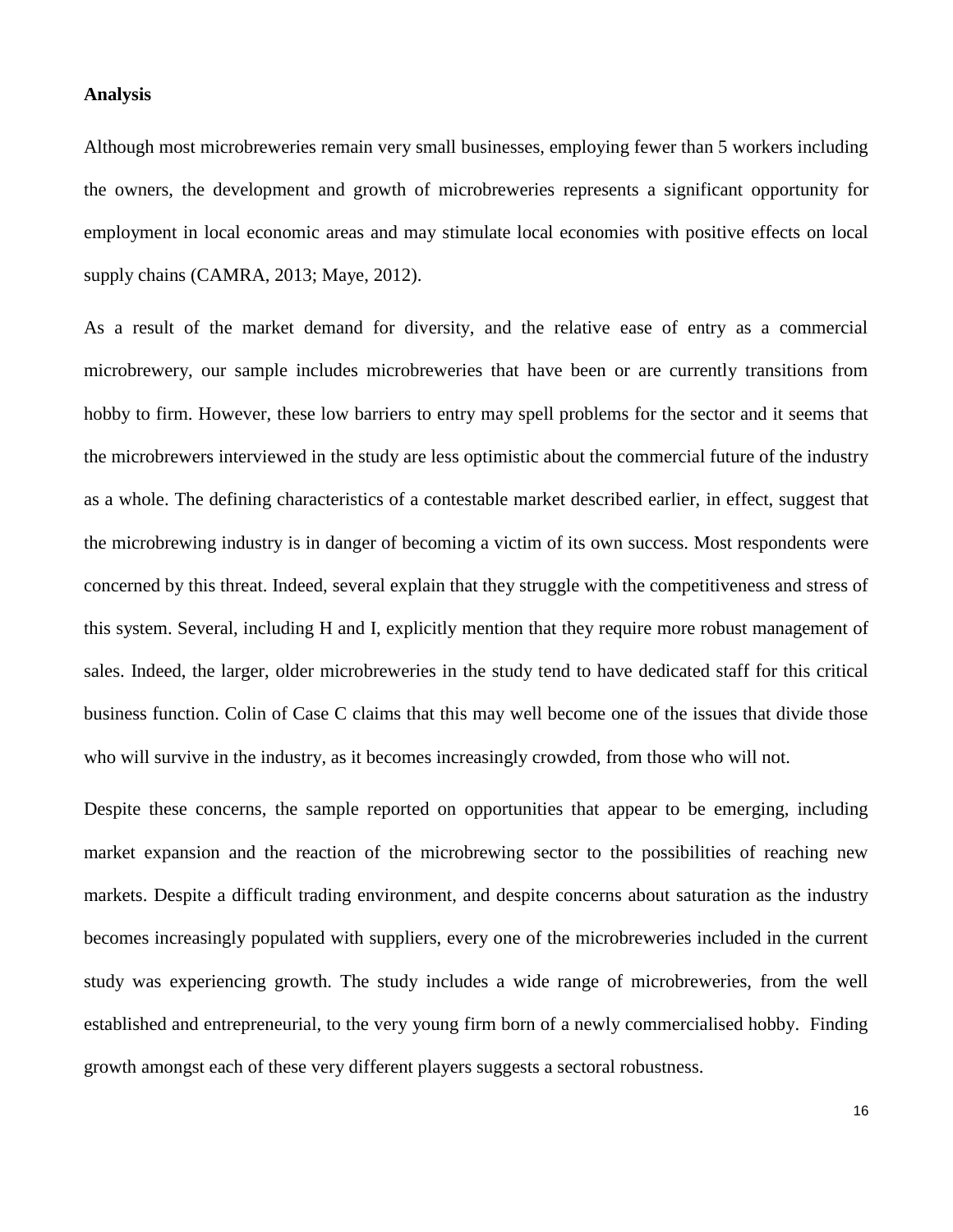In terms of RQ4 on competing on non-price features, diversity and quality appear the main drivers for microbreweries. A virtuous circle of market appreciation and increasing experimentation resulting in greater quality and diversity, in turn potentially attracting further market, is suggested. Despite the reservations of microbrewers in terms of saturation in the industry, the overall sense of the sector's state of health is very positive. From a business perspective, it is sensible to be cautious and indeed, that seems to inspire pursuit of efficient business operations amongst the various microbreweries studied. In an industry characterised by creative and often hobby-based activity, that caution is likely to be a valuable business asset. Overall though, results from the study suggest that there is scope for optimism in the sector, but that for individual firms, survival and prosperity will depend most highly on the quality of the product they make for consumption and the efficiency with which they get it to market. As several participants note, microbrewing is not an easy industry to be in, and margins can be tight. Changes to duty and taxes can have an enormous impact on the profitability of microbreweries, and policy-makers might be mindful of that. The evidence presented in this paper suggests a potentially promising future for the industry, with plenty of scope for innovation, increasing market, increasing market share and contribution to 'brand UK'.

## **Conclusions**

The initial findings are that this is a significant and growing sector (RQ1) with parallels with the wider local food and drink revival (Everett and Aitchison, 2008; Danson and Burnett, 2004). However, microbrewing continues to be under-researched. The sector raises interesting economic and enterprise and entrepreneurship behavioural and motivational questions, partly driven by the business environment in which the microbreweries operate: at the competitive fringe (RQ3) of a contestable (RQ2) but dominated market where decisions on future developments have to be made at the key threshold of 50hls. In light of "small breweries' tax relief in 2002, which cut duty by 50 per cent for companies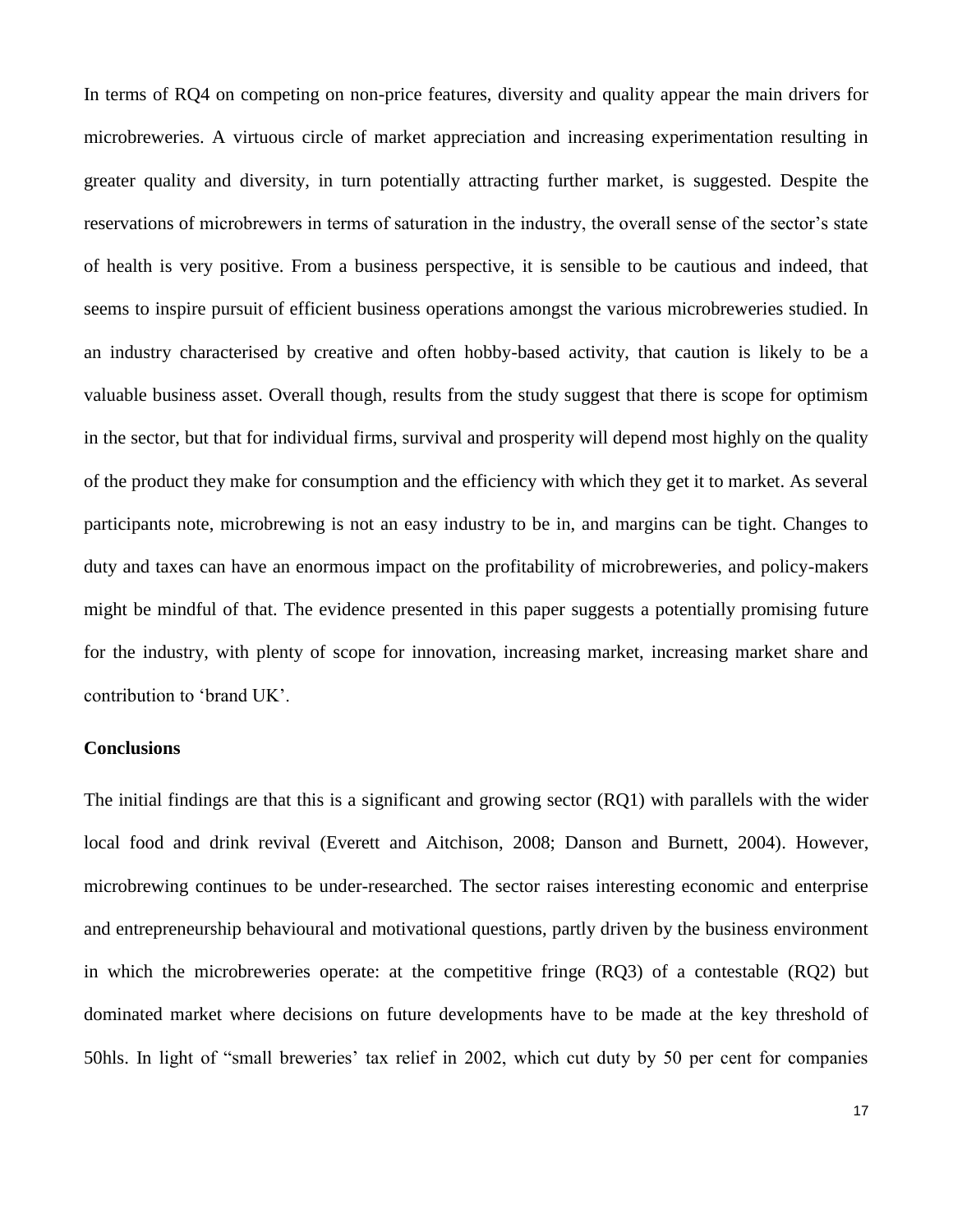producing under 500,000 litres of beer a year" (Scotland on Sunday, 2013), and with the big brewers aggressively pursuing the craft ale market, there is some suggestion that a period of mergers and acquisitions can be expected.

The findings in this study can be summarised as:

1. While there are particular challenges to starting a microbrewery, barriers to entry are lower than for many other sectors (RQ2). Different strategies are adopted to address challenges, including direct sales, incorporated shops and pubs as outlets, use of casks etc.

2. There is considerable evidence of entrepreneurship in the sample microbreweries in terms of growth, innovation and creativity (RQ3), although all emphasised the importance of lifestyle and work-life balance as well.

3. As the literature on food and drink companies stresses the advantages of cultural and natural heritage and local identity for USPs, so did the microbreweries studied here (RQ4). Correspondingly, for all, having access to local supplies appeared to be important in the establishment and initial growth phases.

The current study is limited in that it looked only at the microbrewing industry in the UK. Studies in other countries may find different, nation-specific results in terms of economic contribution and sector development. As such, studies elsewhere in the world would be interesting in terms of comparing the impact of this sector of the consumer market. Additionally, the interview elements of the current study refer to 14 case studies. As with all qualitative explorations, the hope is that the richness of data mitigates against replicability. We consider we achieved a depth of understanding of the experiences of the UK microbrewers, but further research with other microbrewery owners would be revealing in terms of their entrepreneurial orientations and motivations.

Looking to the future, indications are apparent that perhaps the sector is reaching a point where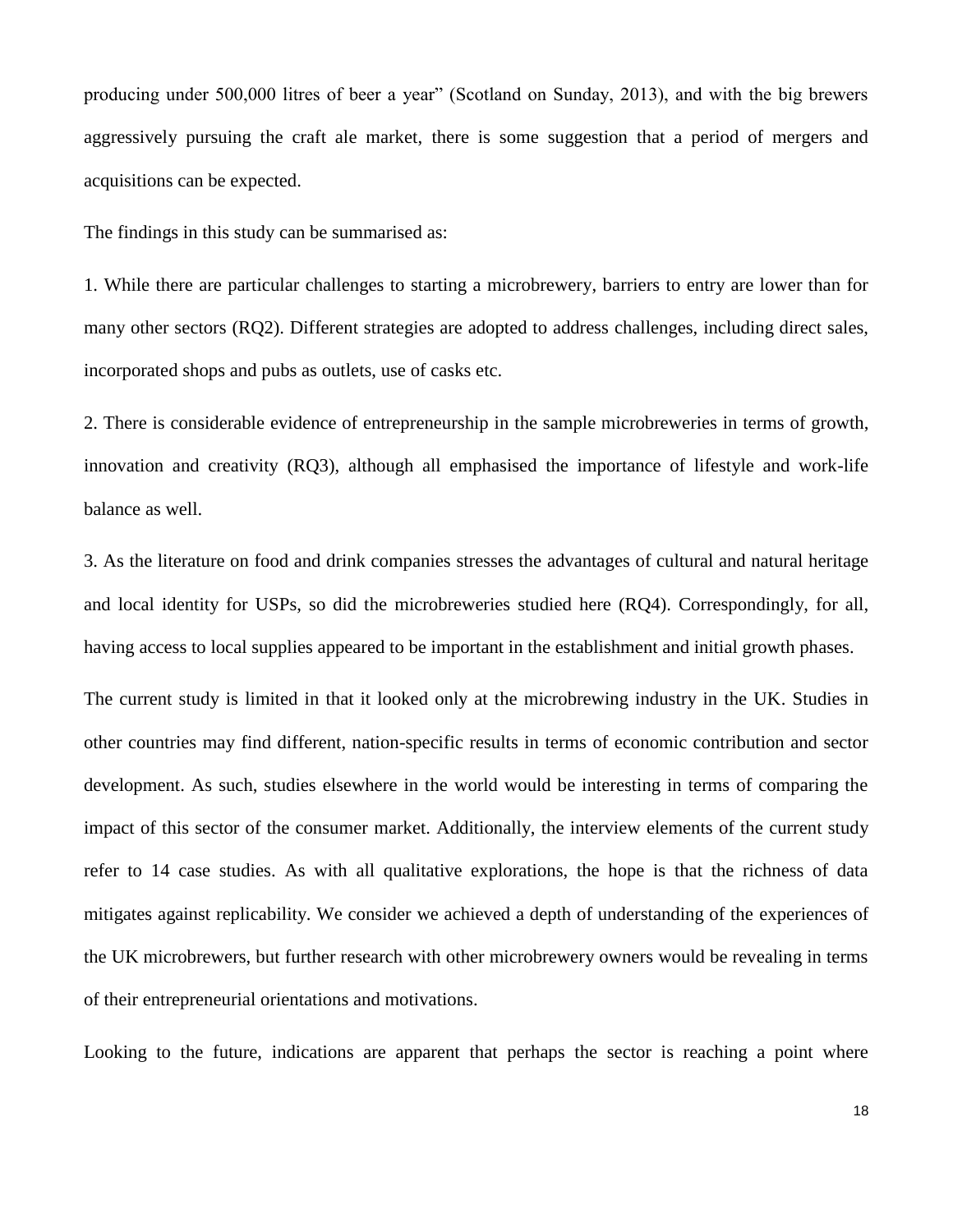significant developments might be expected. Although any industry undergoing rapid growth and development might anticipate similar drivers and tensions, it was reported that a period of consolidation could be underway in the coming years. Mergers between microbreweries are expected as are takeovers and absorptions by the larger brewery companies as they seek to gain an immediate presence in the real ale market. Forward linkages and other diversification strategies would be expected to continue as ambitious and rent-seeking enterprises explore other potential ways to realise further profits, while others are content to satisfy more modest, lifestyle objectives. All these real and potential developments would be expected to impact differentially across the economic landscape and have particular implications for small breweries especially. This suggests that this research agenda will continue to be of importance in the future.

## **References**

- Baumol, W. (1968), 'Entrepreneurship in economic theory', *American Economic Review*, Vol 58, No 2, pp 64–71.
- Baumol, W. (1982), 'Contestable markets: An uprising in the theory of industry structure', *The American Economic Review*, Vol 72, No 1, pp 1-15.
- BBPA (British Beer and Pubs Association) (2010), *Statistical Handbook – A compilation of drinks industry statistics*, Brewing Publication Limited, London.

Brown, P. (2013), *The Cask Report 2013-14*, available at

[http://www.caskreport.co.uk/component/phocadownload/category/30-2013-14-launch-presentation,](http://www.caskreport.co.uk/component/phocadownload/category/30-2013-14-launch-presentation) accessed May 2014.

Bryman, A. (1988), *Quantity and Quality in Research,* Unwin Hyman, London.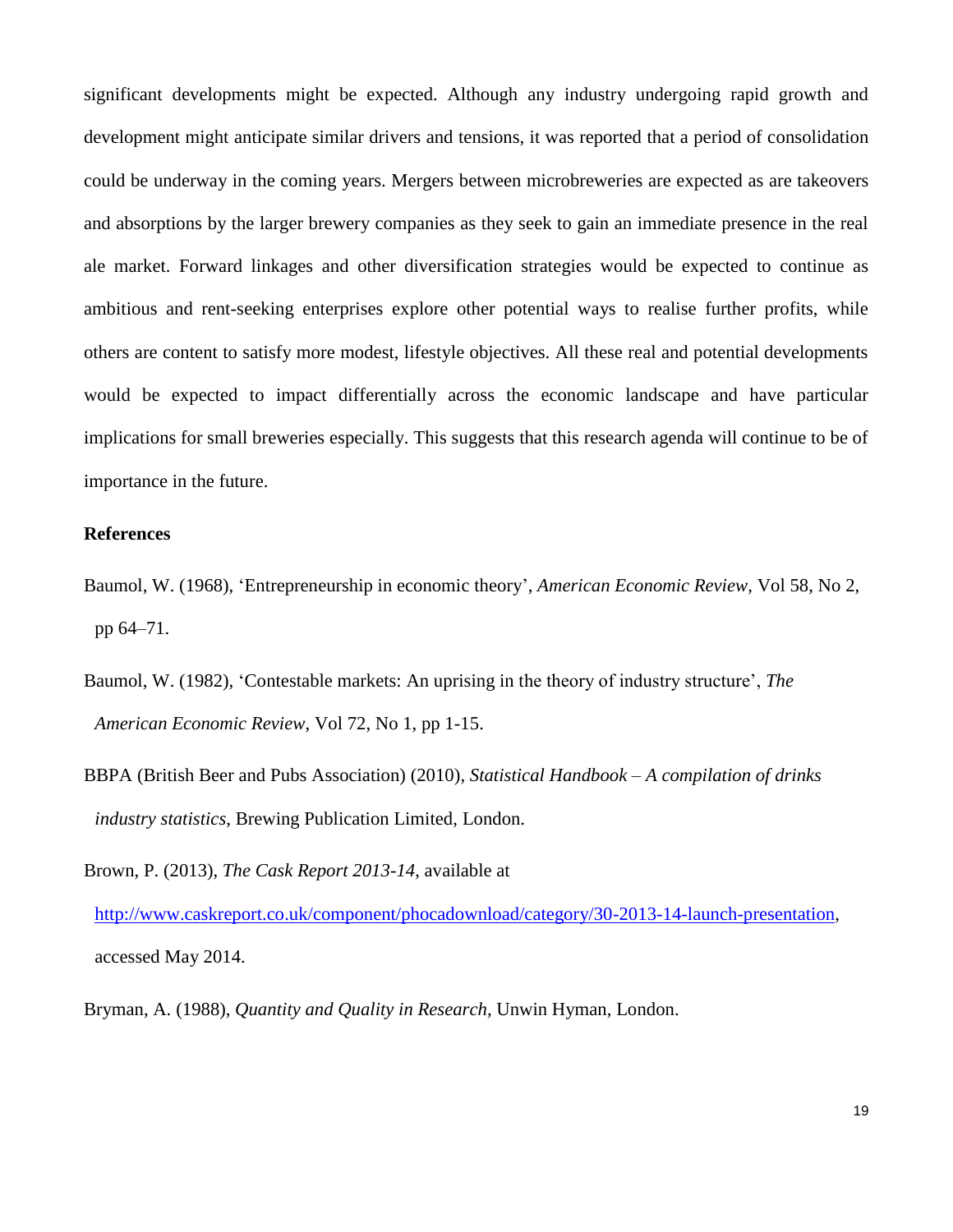- Cabras, I., Canduela, J., Raeside, R. (2011), 'An analysis of the small and micro-brewing sector in the United Kingdom: a simple niche market or a potential gold mine?', *Proceedings of the 2nd Beeronomics Conference The Economics of Beer and Brewing*, Kardinal Doepfner House Freising, Germany, September 21st – 24th.
- CAMRA (Campaign for Real Ale) (2010), *Britain is Top of the Hops - Breweries continue to Boom*. Press release 14th September, available at: [http://www.camra.org.uk/page.aspx?o=326380,](http://www.camra.org.uk/page.aspx?o=326380) accessed Jan 2014.
- CAMRA (Campaign for Real Ale) (2013a), '187 new UK breweries open in the last 12 months', press release, 12<sup>th</sup> September, [http://www.camra.org.uk/article.php?group\\_id=11205,](http://www.camra.org.uk/article.php?group_id=11205) accessed Jan 2014.
- CAMRA (Campaign for Real Ale) (2013b), LocAle, available at [http://www.camra.org.uk/locale,](http://www.camra.org.uk/locale) accessed Dec 2013.
- Carroll, G. and Swaminathan, A. (2000), 'Why the microbrewery movement? Organizational dynamics of resource partitioning in the U.S. brewing industry', *American Journal of Sociology*, Vol 106, No 3, pp 715-62.
- Cassell, C. and Symon, C. (1994), 'Qualitative Research in Work Contexts', in Cassell and Symon (eds) *Qualitative Methods in Organizational Research: A Practical Guide*, Sage Publications, London.
- Centre for Regional Economic Development (2010), 'Micro-breweries', *Cumbria Economic Bulletin*, March, available at: [http://insight.cumbria.ac.uk/148/1/Cumbria\\_Economic\\_Bulletin\\_March\\_2010.pdf,](http://insight.cumbria.ac.uk/148/1/Cumbria_Economic_Bulletin_March_2010.pdf) accessed Dec 2013.
- Danson, M. and Burnett, K.A. (2004), 'Adding or Subtracting Value? Rural enterprise, quality food promotion and Scotland's cluster strategy', *International Journal of Entrepreneurial Behaviour and Research*, Vol 10, No 6, pp 381-403.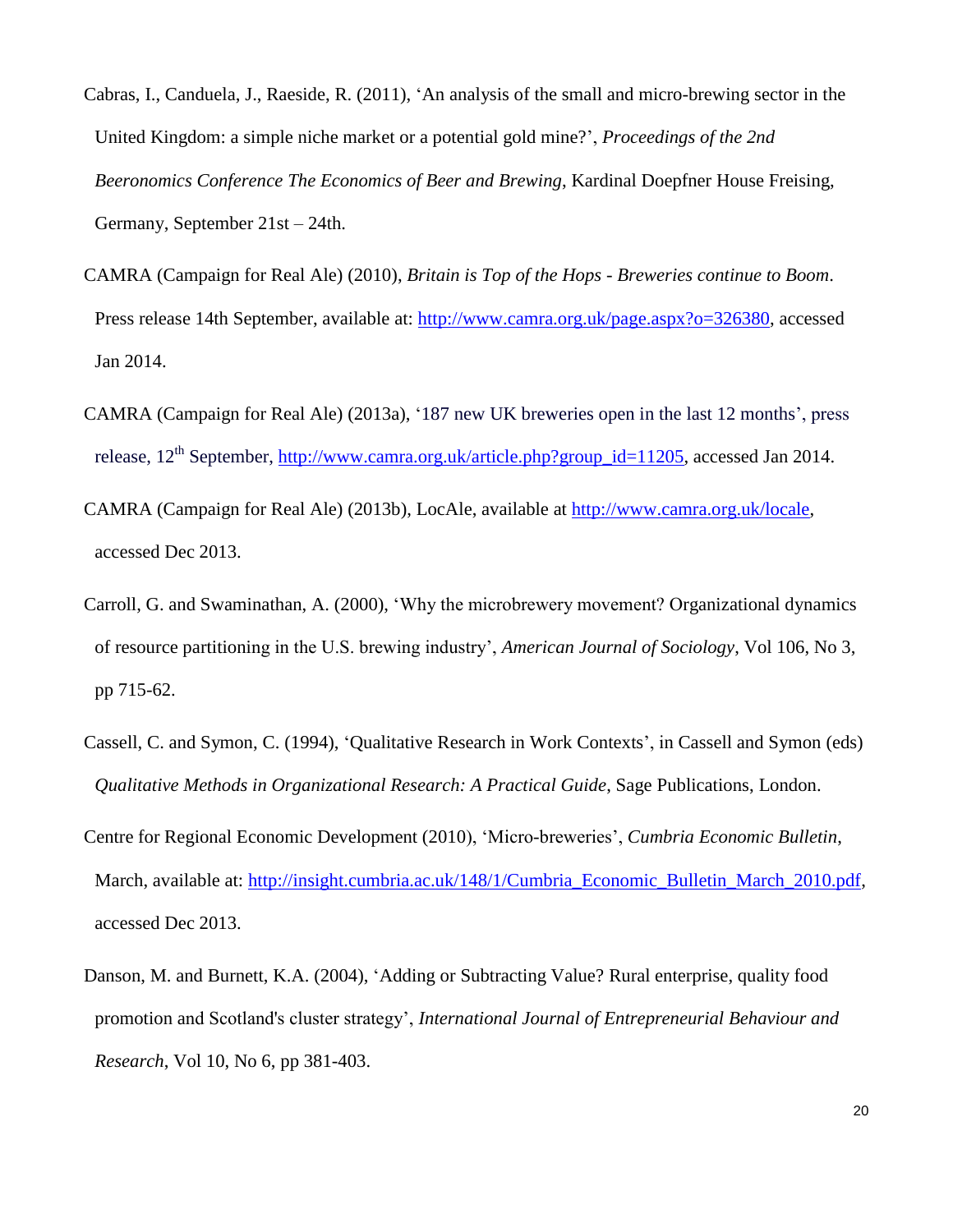Drucker, P. (1986), *Innovation and Entrepreneurship,* HarperCollins Publishers, New York.

- Everett, S. and Aitchison, C. (2008), 'The role of food tourism in sustaining regional identity: a case study of Cornwall, South West England', *Journal of Sustainable Tourism*, Vol [16,](http://www.tandfonline.com/loi/rsus20?open=16#vol_16) No 2, pp 15-167.
- Galloway, L. and Mochrie, R. (2006), 'Entrepreneurial motivation, orientation and realisation in rural economies: a study of rural Scotland', *International Journal of Entrepreneurship and Innovation,* Vol 3, pp 173-184.
- Galloway, L., Mochrie, R. and Deakins, D. (2004), 'ICT-enabled collectivity as a positive rural business strategy', *International Journal of Entrepreneurial Behaviour and Research*, Vol 10, No 4, pp 247- 259.
- Galloway, L., Sanders, J. and Deakins, D. (2011), 'Rural small firms' use of the internet: From global to local', *Journal of Rural Studies*, Vol 27, No 4, pp 254-262.
- Karlsson, C., Friis, C. and Paulsson, T. (2005), 'Relating entrepreneurship to economic growth' in Johansson, B., Karlsson, C., and Stough, R.R. (eds.), *The Emerging Digital Economy: Entrepreneurship, Clusters and Policy*, Springer-Verlag, Berlin.
- Leat, P., Revoredo-Giha, C. and Lamprinopoulou, C. (2011), 'Scotland's food and drink policy discussion: sustainability issues in the food supply chain', *Sustainability*, Vol 3, pp 605-631.
- MacDonald, J. (1986), 'Entry and exit on the competitive fringe', *Southern Economic Journal*, Vol 52, No 3, pp 640-652.
- Maye, D. (2012), 'Real ale microbrewing and relations of trust: a commodity chain perspective', *Tijdschrift voor economische en sociale geografie*, Vol 103, pp 473–486.
- McKain, R. (2003), 'Social constructions of environmental quality and opportunities for enterprise in rural Scotland', unpublished PhD thesis, University of the Highlands and Islands, Inverness.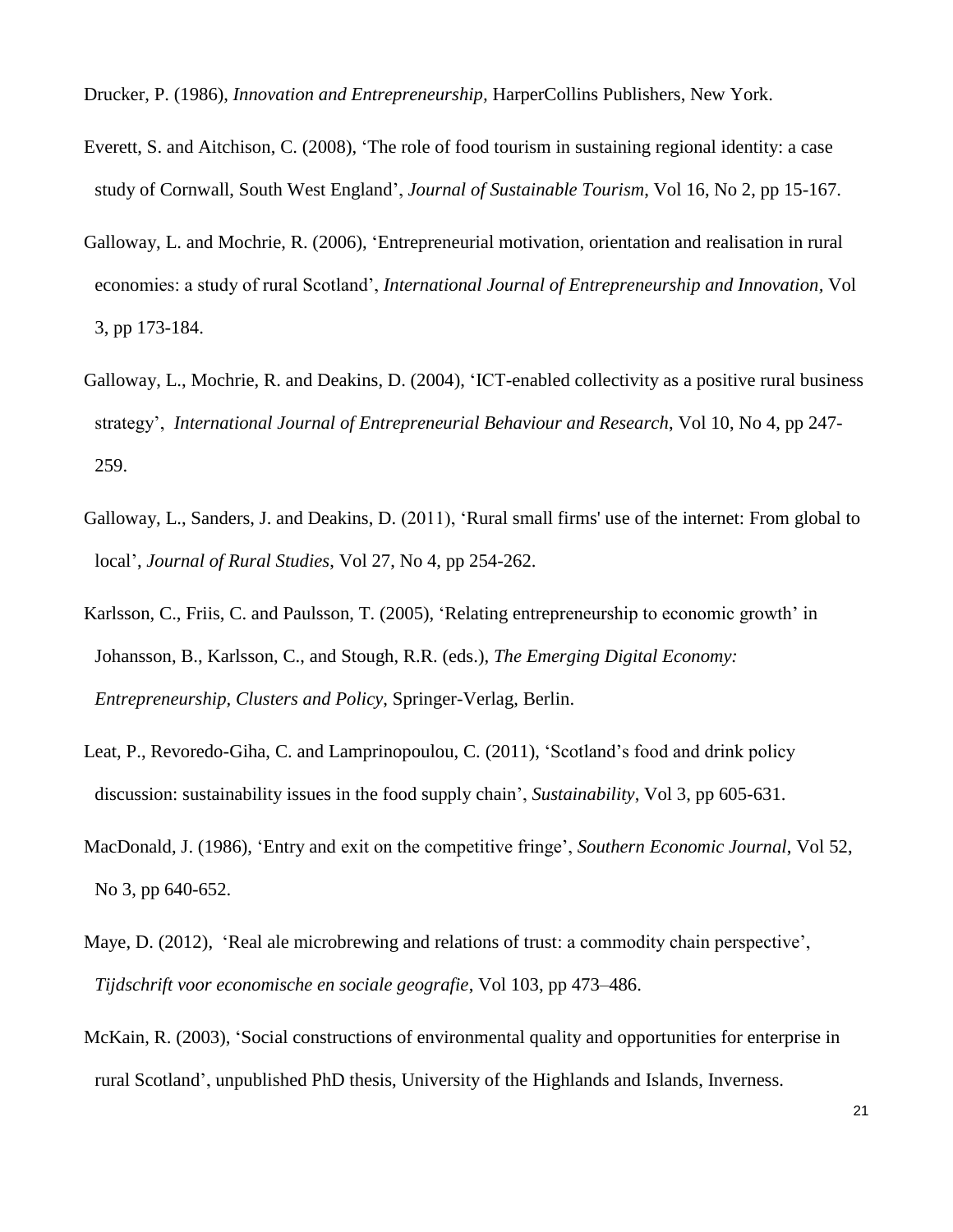- Miles, M. and Huberman, M. (1994), *Qualitative Data Analysis: An Expanded Sourcebook,* Sage Publications: Thousand Oaks.
- Mintel, (2013), 'Craft beer moving into the UK mainstream? 13 million Brits have consumed a craft beer in the past six months', press release, available at [http://www.mintel.com/press-centre/food-and](http://www.mintel.com/press-centre/food-and-drink/craft-beer-moving-into-the-uk-mainstream)[drink/craft-beer-moving-into-the-uk-mainstream,](http://www.mintel.com/press-centre/food-and-drink/craft-beer-moving-into-the-uk-mainstream) accessed May 2014.
- Mitchell, S., and Clark, D. (1999), 'Business adoption of information and communications technologies in the two-tier rural economy: some evidence from the South Midlands', *Journal of Rural Studies*, Vol 15, pp 447–455.
- Nicholls, L. (2013), ['Brewing up a storm: Craft beer sales continue to climb'](http://www.bighospitality.co.uk/Trends-Reports/Brewing-up-a-storm-Craft-beer-sales-continue-to-climb?utm_source=copyright&utm_medium=OnSite&utm_campaign=copyright), available at [http://www.bighospitality.co.uk/Trends-Reports/Brewing-up-a-storm-Craft-beer-sales-continue-to](http://www.bighospitality.co.uk/Trends-Reports/Brewing-up-a-storm-Craft-beer-sales-continue-to-climb)[climb,](http://www.bighospitality.co.uk/Trends-Reports/Brewing-up-a-storm-Craft-beer-sales-continue-to-climb) accessed Jan 2014.
- Poelmans, E. and Swinnen, J. (2011), 'From monasteries to multinationals (and back): A historical review of the beer economy', *Journal of Wine Economics,* Vol 6, No 2, pp 196-216.
- Rosa, P. (2001), *Entrepreneurial diversification and Scottish farmers*. Report for Scottish Enterprise Borders, Centre for Entrepreneurship, University of Stirling.
- Scotland on Sunday, (2013), 'Mergers loom amid surge in number of microbreweries' available at [http://www.scotsman.com/scotland-on-sunday-2-7506/business/mergers-loom-amid-surge-in-number](http://www.scotsman.com/scotland-on-sunday-2-7506/business/mergers-loom-amid-surge-in-number-of-microbreweries-1-2894207)[of-microbreweries-1-2894207,](http://www.scotsman.com/scotland-on-sunday-2-7506/business/mergers-loom-amid-surge-in-number-of-microbreweries-1-2894207) accessed Jan 2014.
- Shepherd, W. (1984), 'Contestability' vs. Competition'. *American Economic Review,* Vol 74, pp 572– 87.
- SIBA (Small Independent Breweries Association) (2008), *Local Beer Report 2008*, available at: [http://siba.co.uk/Local%20Beer%20Reports/LBR-2008.pdf,](http://siba.co.uk/Local%20Beer%20Reports/LBR-2008.pdf) accessed June 2013.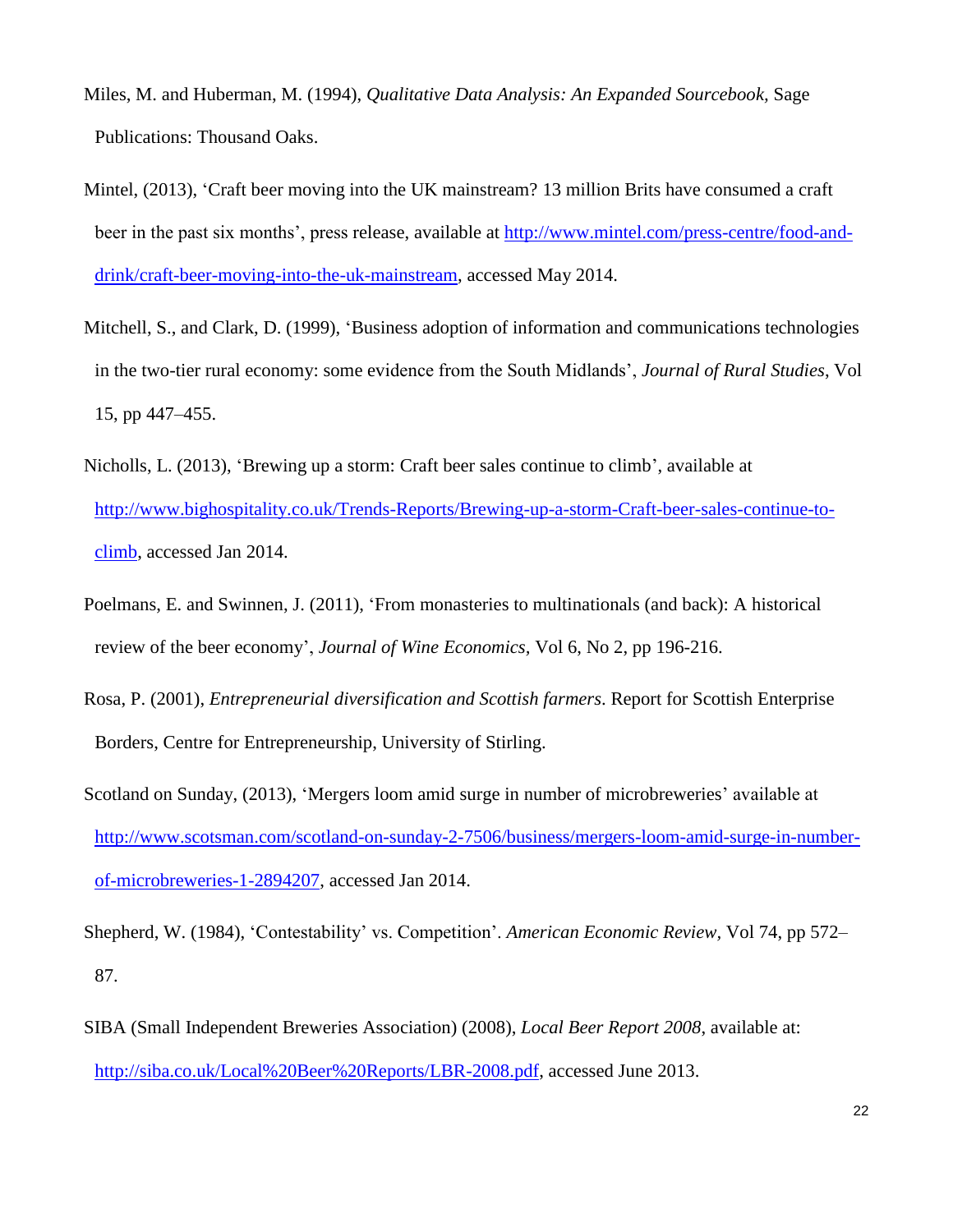- SIBA (Small Independent Breweries Association) (2011), *Local Beer: Brewing Industry Report 2011*, available at: [http://siba.co.uk/Local%20Beer%20Reports/LBR-2011.pdf,](http://siba.co.uk/Local%20Beer%20Reports/LBR-2011.pdf) accessed June 2013.
- SIBA (Small Independent Breweries Association) (2013), *Local Beer Report 2012/13*, available at: [http://siba.co.uk/Local%20Beer%20Reports/LBR-2013.pdf,](http://siba.co.uk/Local%20Beer%20Reports/LBR-2013.pdf) accessed June 2013.
- Slade, M. (2009), 'Merger simulations of unilateral effects: what can we learn from the UK brewing industry?', in Lyons, B. (ed.), *Cases in European Competition Policy: The Economic Analysis*, CUP, Cambridge.
- Slightly Foxed Brewing Company (2013), press release, available at [http://slightlyfoxedbrewery.co.uk/,](http://slightlyfoxedbrewery.co.uk/) accessed Aug 2013.
- Smith, A. (2013), 'Learning perspectives on a regional agri-enterprise community: Ethnography of farm, farmer and farming', unpublished PhD thesis, Glasgow Caledonian University, Glasgow.

Stake, R.E. (1995), *The Art of Case Study Research,* Sage Publications, London.

- Vaessen, P. and Keeble, D. (1995), 'Growth-oriented SMEs in unfavourable regional environments', *Regional Studies*, Vol 29, pp 489–505.
- Waterson, M. (2009), 'Beer the ties that bind', in Lyons, B. (ed.), *Cases in European Competition Policy: The Economic Analysis*, CUP, Cambridge.

Yin, R. (2003), *Case Study Research: Design and Methods* (3<sup>rd</sup> ed.), Sage Publications, California.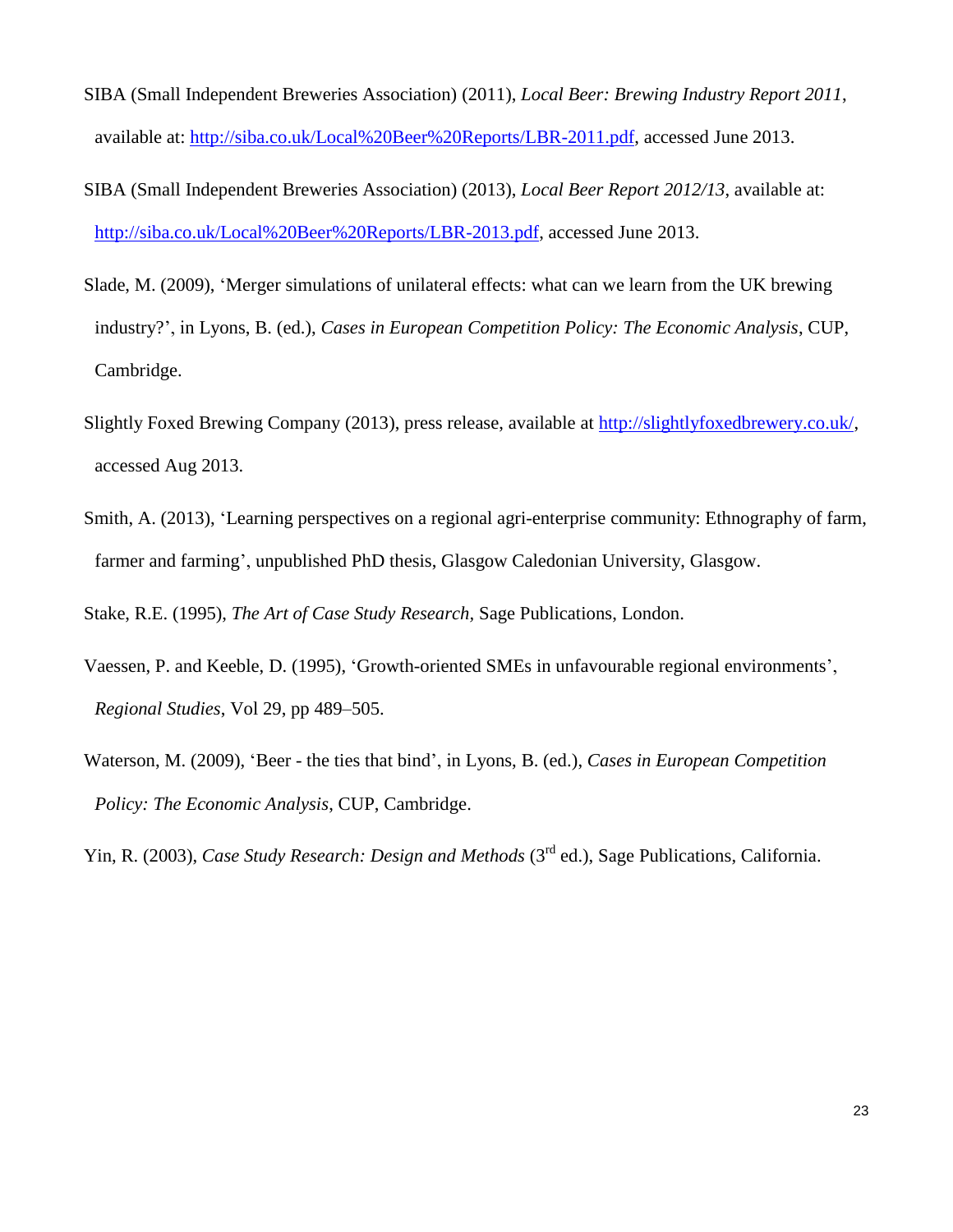

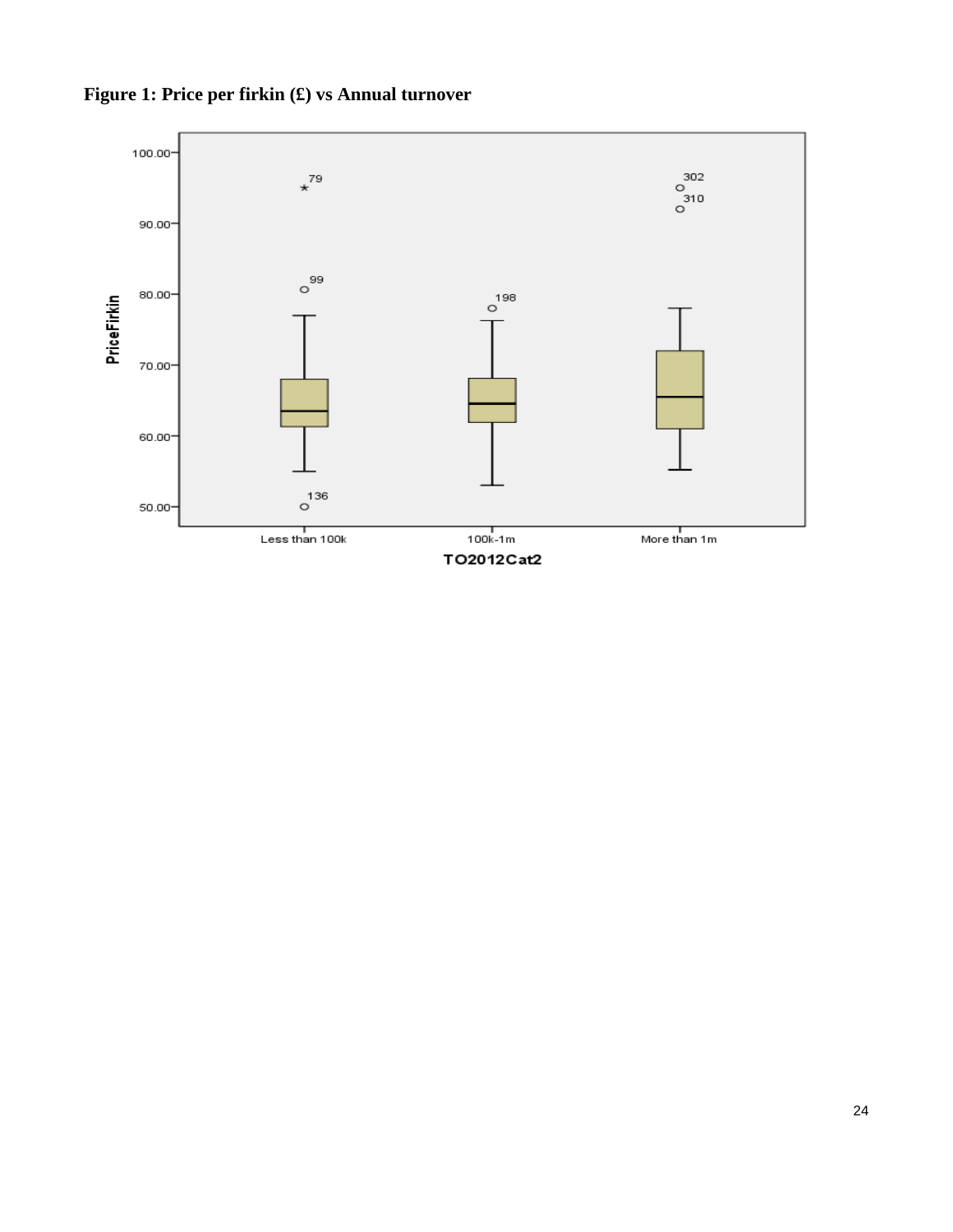|                | <b>UK</b>                    | Micro-       | <b>Interviewee</b> | Age of              | <b>Number</b>                 | <b>Established</b>       |
|----------------|------------------------------|--------------|--------------------|---------------------|-------------------------------|--------------------------|
|                | <b>Region</b><br>$\mathbf t$ | brewer<br>y  | $\ast$             | <b>Microbrewery</b> | <b>Employe</b><br>$\mathbf d$ | <b>Market</b><br>Reach** |
| $\mathbf{1}$   | $\mathbf{1}$                 | $\mathbf{A}$ | Andrew             | 8                   | 6                             | National                 |
| $\overline{2}$ | $\overline{2}$               | $\bf{B}$     | <b>Brian</b>       | 11                  | 2.5                           | Local                    |
| 3              | $\mathbf{1}$                 | $\mathbf C$  | Colin              | 2.5                 | 6                             | National                 |
| $\overline{4}$ | $\overline{2}$               | $\mathbf D$  | David              | $\overline{2}$      | $\overline{2}$                | Local                    |
| $\overline{5}$ | $\overline{4}$               | ${\bf E}$    | Frank              | 13                  | 18                            | Local                    |
| 6              | $\mathbf{1}$                 | ${\bf F}$    | Graham             | $\mathbf{1}$        | $\mathbf{1}$                  | National                 |
| $\overline{7}$ | $\overline{3}$               | $\mathbf G$  | Hugh               | 18                  | 14                            | Local                    |
| 8              | $\overline{3}$               | H            | Iain               | 23                  | 14                            | National                 |
| 9              | $\overline{2}$               | $\mathbf I$  | John               | $\overline{7}$      | $\overline{3}$                | National                 |
| 10             | $\overline{2}$               | $\mathbf{J}$ | Ken                | $\overline{2}$      | 1.5                           | National                 |
| 11             | $\overline{2}$               | K            | Lawrence           | $\overline{3}$      | $\overline{5}$                | National                 |
| 12             | $\mathbf{1}$                 | L            | Mark               | $\mathbf{1}$        | $\overline{4}$                | National                 |
| 13             | $\overline{4}$               | $\mathbf{M}$ | Neil               | $\overline{2}$      | $\mathbf{1}$                  | National                 |
| 14             | $\overline{3}$               | ${\bf N}$    | Oliver             | 0.5                 | $\boldsymbol{0}$              | Local                    |

Table 1: The Sample of Rural Microbreweries

\* Names have been changed for the purposes of anonymity

\*\* Local is defined as within a fifty-mile radius.

<sup>t</sup>1 = Discrete region in the UK; 2 = Discrete region in the UK; 3 = Large UK city; 4 = Discrete region in the UK.